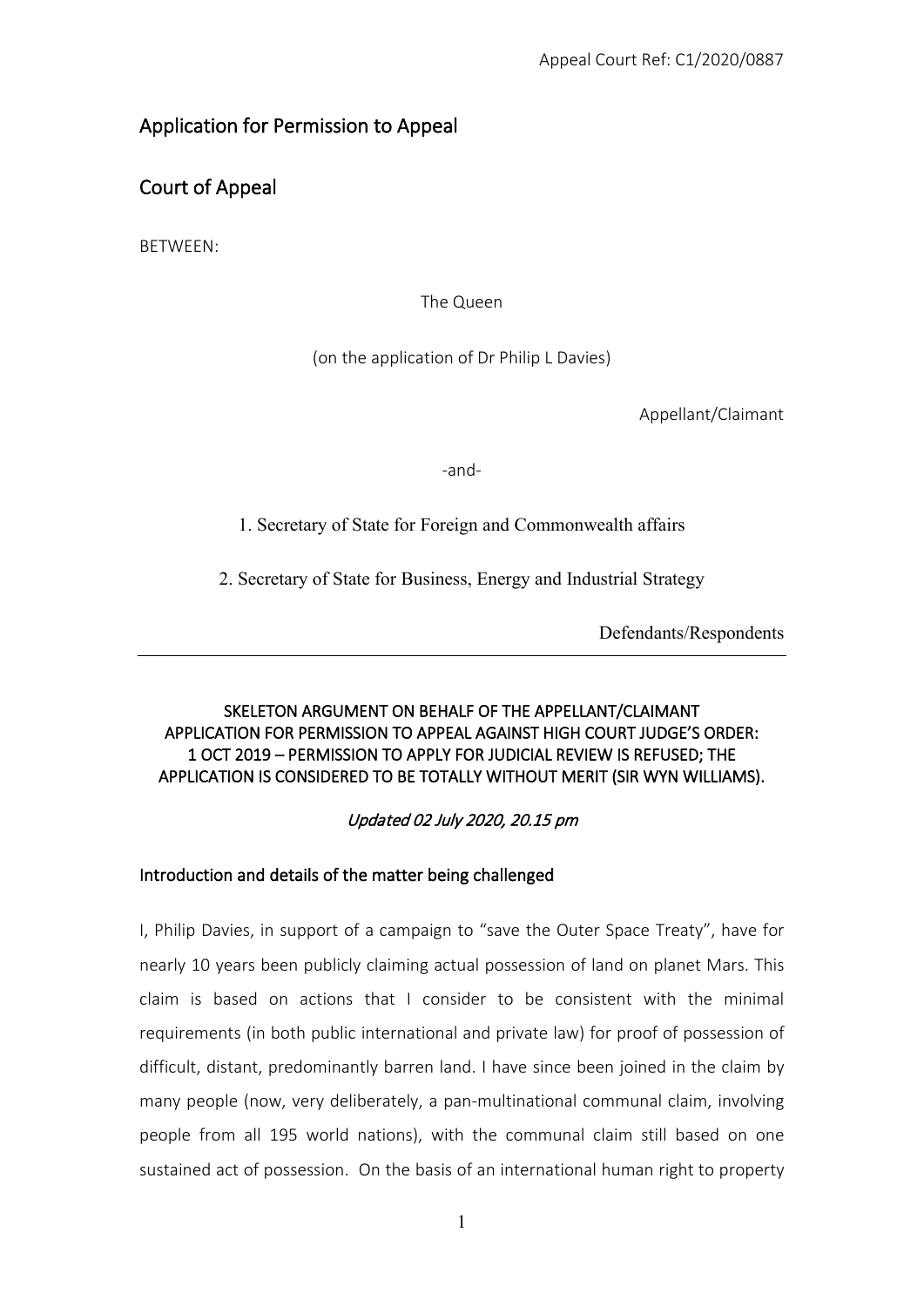(thus a right to have opportunity to acquire property), plus a national/European human right to protect a possession/property (as per the European Convention of Human Rights, incorporated into national law by the Human Rights Act 1998), I have requested that the UK government facilitates access to international legal appraisal (due process) for this communal claim. This request does not involve any promotional support from UK Government. The UK Government, although agreeing in writing with some of my campaign goals, has refused to act on my request.

# I, the claimant, challenged the refusal of Foreign & Commonwealth Office (FCO) to either:

A/ submit claimant's "communal" property claims to land on Mars to a UN committee (COPUOS); or

# B/ attempt to find an alternative pathway towards international legal due process for the consideration of the claims.

This refusal was articulated on 18 March 2019 in a formal letter of reply from David Edmondson, Policy Head, Space Security and Advanced Threats, Security Policy Department, Foreign and Commonwealth Office (Bundle Section A, pages 11-12). I challenged the decision and on  $17<sup>th</sup>$  April 2019 Mr Edmondson confirmed by email that the UK Government position would not alter.

I then followed the Judicial Review Pre-Action Protocol. I issued the defendant with a detailed 'letter before claim'. On 15<sup>th</sup> May 2019, I received an emailed reply (PDF document) from Mr Joe Vester on behalf of Governmental Legal Department. Mr Vester stated that the claim would be resisted in full and also stated that any application for protective costs order would be resisted.

Subsequently I served my application for permission to apply (plus bundle) for JR to the court and to the respondents. The respondents in turn supplied their Summary Grounds of resistance. I maintained communication as best I could with the court office, but after the departure of my key contact (Iain Carr) in late August 2019, I received no further email replies to my attempts at correspondence.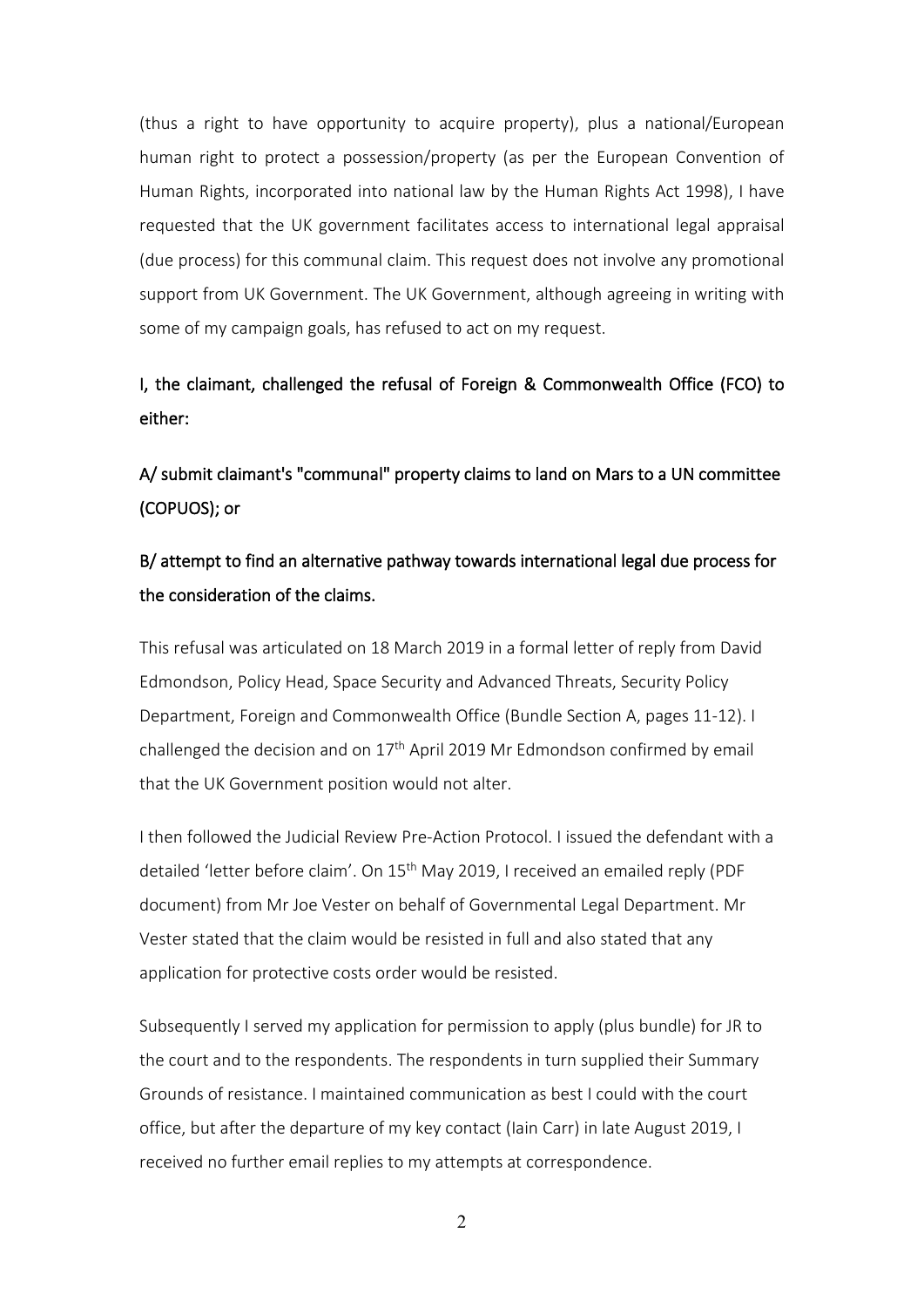On 1st October 2019, Sir Wyn Williams (as High Court Judge) issued his decision that permission for Judicial Review was refused; the application was considered to be totally without merit.

I did not receive any written letter or email communication from the Administrative Court with respect to this decision.

The court office had previously been sporadically helpful with my email and telephone inquiries, but I heard nothing from them after 19th August 2019. I gather this was because my previous administrative contact, Iain Carr, had left the Administrative Office. After receiving an automated email informing me of Iain Carr's departure from HMCTS (dated 24 September 2019), I was obligated to use an alternative email address which never replied:

(administrativecourtoffice.caseprogression@hmcts.x.gsi.gov.uk).

Thinking the judge's decision on my papers was still pending, I sent a further letter and email (with further information in support of my claim) to the court office on 17th October. There was no reply from the court.

On Friday 15th November I received a letter from the Government Legal Department (Jennifer Lashley) demanding payment of costs. A copy of the High Court decision was included in that letter. This was a shock for me ... I realized that my claim had foundered at the first hurdle and it was already 6 weeks after the decision, well beyond the accepted 7 days for appeal.

On Monday 18th November I eventually got through to the Administrative Court Office by telephone, where I got further confirmation of the court decision. I was informed that a letter containing this decision had been sent to me by normal unrecorded post! This was entirely unsatisfactory. I protested that for such an important matter that had already cost me a lot of money, surely a recorded mail delivery would be required. Surely an accompanying email would also be sent. I was advised that neither of these delivery methods were normal practice. I did accept that in living in a small apartment block with communal mailbox for five apartments, it was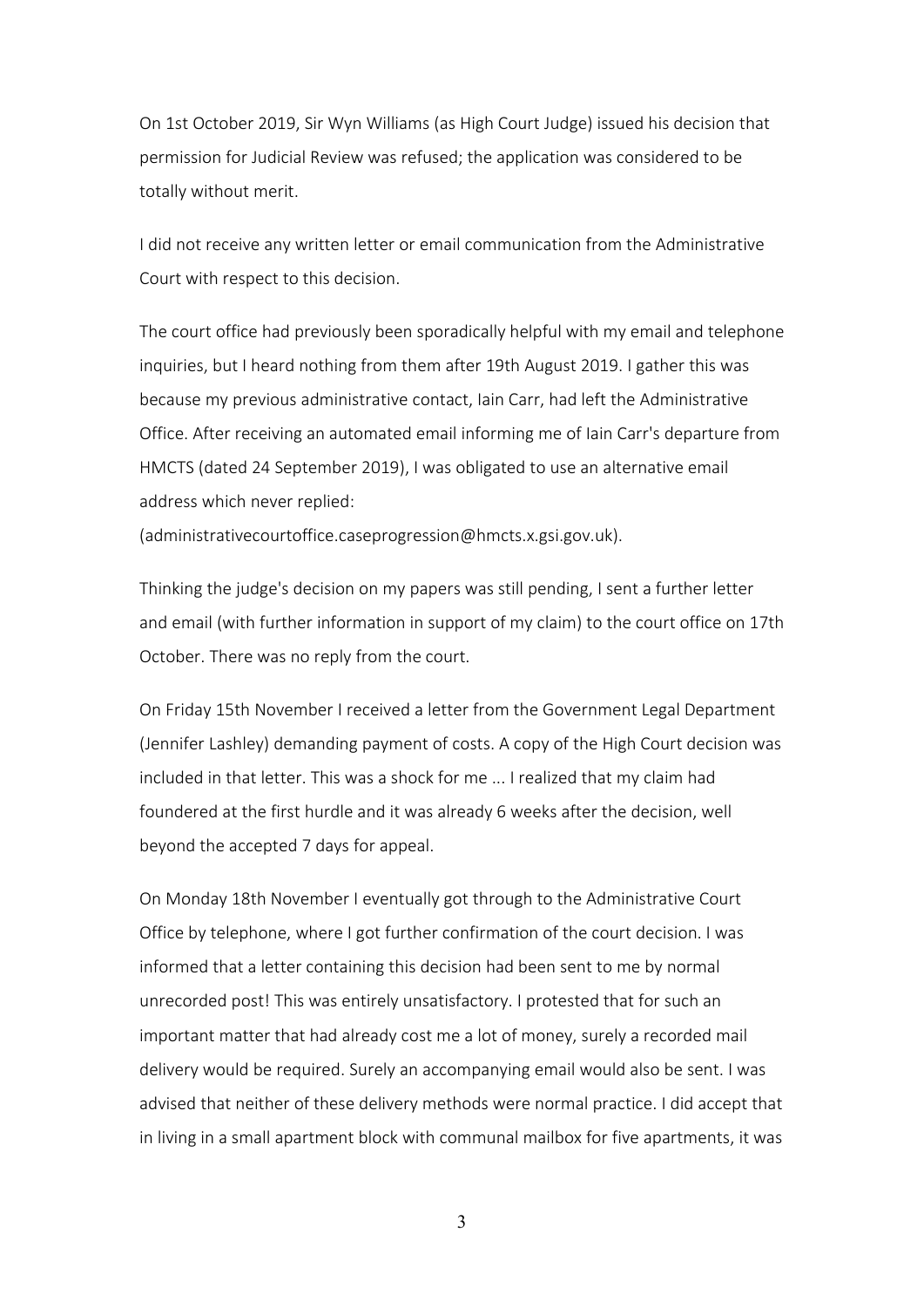an occasional truth that mail went missing. I suggest that such "missing mail" would not occur if mail was registered.

On Tuesday 19th November 2019, I sent my hastily prepared Appellant's Notice by special delivery to Civil Appeals Office Registry (together with crossed cheque, Grounds for Appeal, skeleton argument, plus copies of original decision, N461, Summary Grounds of Resistance, original claim skeleton argument).

On Monday 2nd December I sent a further loose letter by normal mail and by email to the Civil Appeal Office Registry (with some further information/indexing to complete the bundle required).

Having been used to very sporadic communication from the previous court office, I was not surprised that by late January 2020 I still had no communication about the permission to appeal. On 17th February and again on 5th March I sent emails (confirmed received) to the civil appeals office (civilappeals.cmsc@justice.gov.uk), asking about the status of my application for permission to appeal. I got no reply by post or email. I also tried on at least three occasions to get through by telephone to the office. This was fruitless. Being a medical doctor, I have been otherwise distracted by Covid 19 since then. My latest and last email communication last week (copied also to civilappeals.registry@justice.gov.uk) was kindly answered by Mr Chowdhury. He suggested that papers were lost in the post and requested I resend my papers and cancel the old cheque). With recorded delivery the papers should not have been lost.

I was content to send all papers again. I request that the Judge favourably assesses this lengthy time extension request, given that I did submit the original Appellant's notice within a week of knowing the Judge's decision.

Thus, I apply for permission to appeal against the High Court Order (i) and the reasons provided by the judge (ii and iii):

i. Permission is hereby refused; the application is considered to be totally without merit.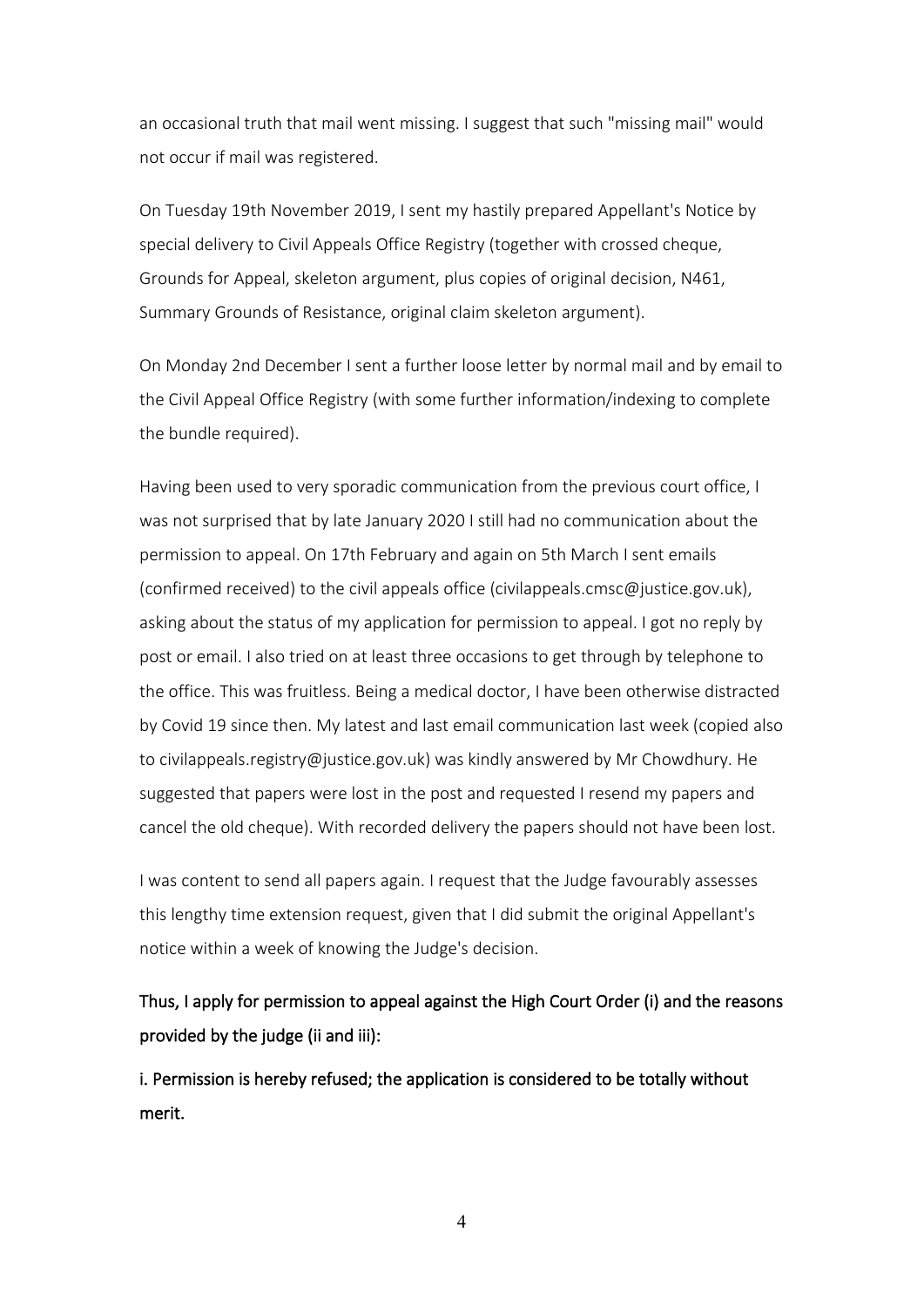ii. The Summary Grounds of Defence are compelling. They explain in detail but clearly why the claim has no prospect of success. I cannot do justice to the points made in the Summary Grounds of Defence by providing my own summary and so I adopt those grounds as my own reasons for refusing permission.

iii. I do not consider that the Claimant's letter of 15th August detracts from the compelling nature of the defence. I am not surprised that the focus of the defence does not relate to the European Convention on Human Rights but paragraphs 41 to 43 of the Summary Grounds deal with the ECHR sufficiently.

#### Essential reading

The Outer Space treaty 1967

The Outer Space Act 1986

Human Rights Act 1998 & EHCR Articles 6, 14 and 1<sup>st</sup> Protocol

Website pages: <http://mars.sale/legal-issues>and <http://mars.sale/media>

The linked website pages (above) provide comprehensive information on the claim.

#### Background facts

1. Since March 2010 I, the claimant/appellant have, through physical and administrative actions, publicly claimed actual possession of Planet Mars and all land therein. This original claim to celestial land was based on physical and administrative actions that were designed to satisfy the threshold criteria for occupation/possession to be recognised under international (and private) law. It has grown into a pan-multinational communal claim to actual possession of all land on Planet Mars (Claim 1). I have, since 2017, developed two further Martian claims to form a bundle of three discrete claims ("the claims"). The two additional claims concern priority rights to Martian resources and priority rights to temporo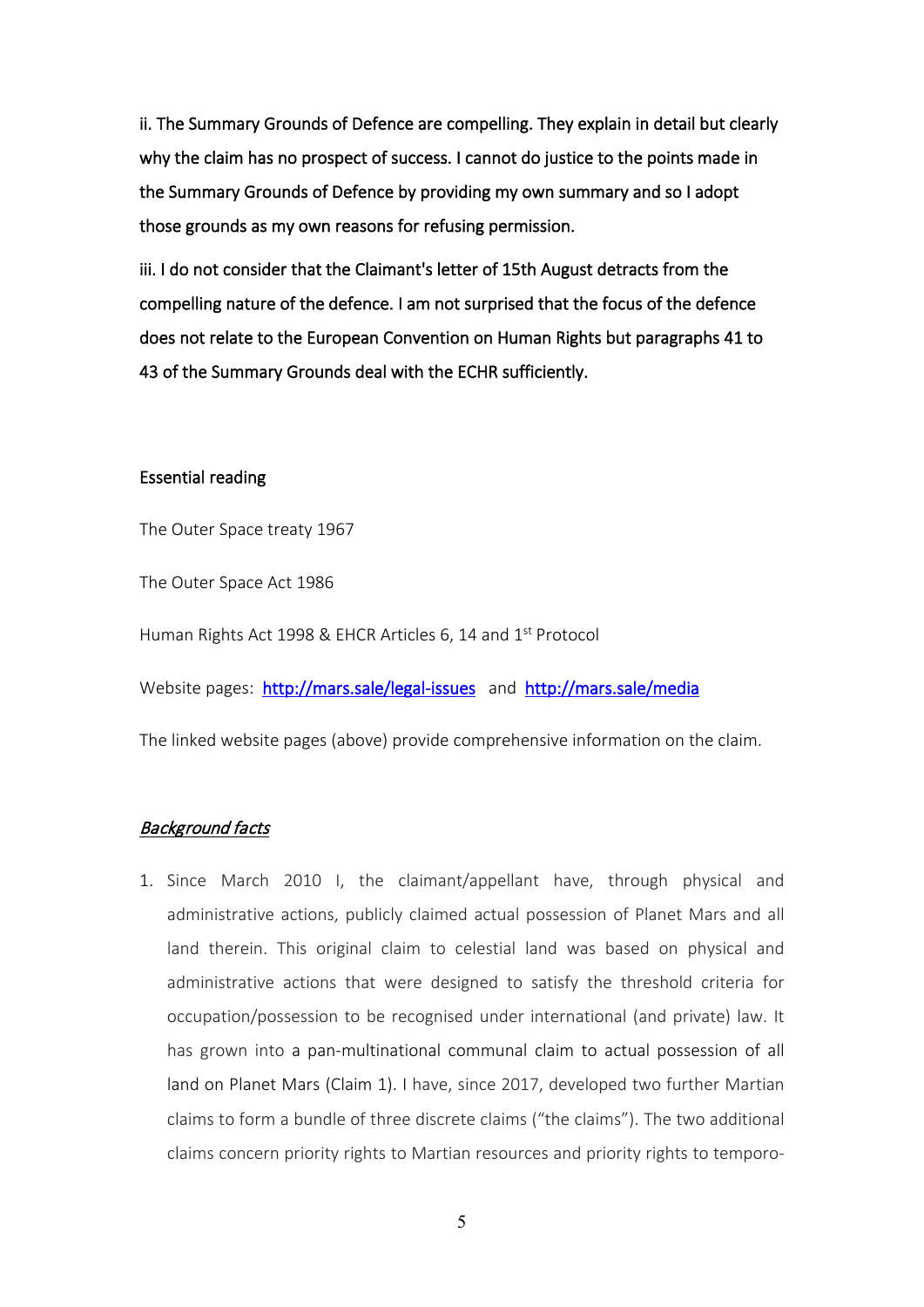spatial slots which approximate to the surface of Mars. I have stated that these two further claims need not apply if the original land claim (Claim 1) proves successful in gaining registration of title into trust (with a United Nations body requested to act as trustee).

- 2. I am a full time medical general practitioner (GP) and a former senior medical officer in the Royal Air Force. With a pre-existent interest in both space flight and astronomy, in January 2010 I became aware of the threatened status of the Outer Space Treaty 1967 (OST: formal title is the Treaty on Principles Governing the Activities of States in the Exploration and Use of Outer Space, including the Moon and Other Celestial Bodies). New national space laws, largely embracing commercial intent and space exploitation, were in development. The facilitation of space commerce is no doubt vital for the further evolution of space exploration, but these new national laws were destined to damage the integrity of the Outer Space Treaty. Looming space weaponization (most space faring nations agree this is now inevitable) would lead to further weakening of the treaty. Why did this matter? Given that this treaty is the only piece of hard law that attempts to prevent aggressive weaponization of space (and explicitly bars nuclear weapons and other WMDs), it is rather important to maintain its relevance and strength.
- 3. In February 2010, I realised that my efforts to lobby UK government and UNOOSA (United Nations Office for Outer Space Affairs) had no likelihood for success. I had campaigned for either an update to the OST or a new "hard law" that could have strength against aggressive space weaponization and ideally govern space exploitation and space debris mitigation. I devised a plan that might give my campaign some legitimate leverage.
- 4. I realised that for national governments, greed for acquisition and prosperity trumps any desire for universal peace. If I could agitate that greed, perhaps we could jolt COPUOS (the United Nations Committee for Peaceful Uses of Outer Space: the body which agreed the triumphant Outer Space Treaty in 1967 but has dismally failed, in 53 years of trying, to update it for the purposes of 2020 and beyond). We hoped this jolt could be enough to trigger a worthy update to space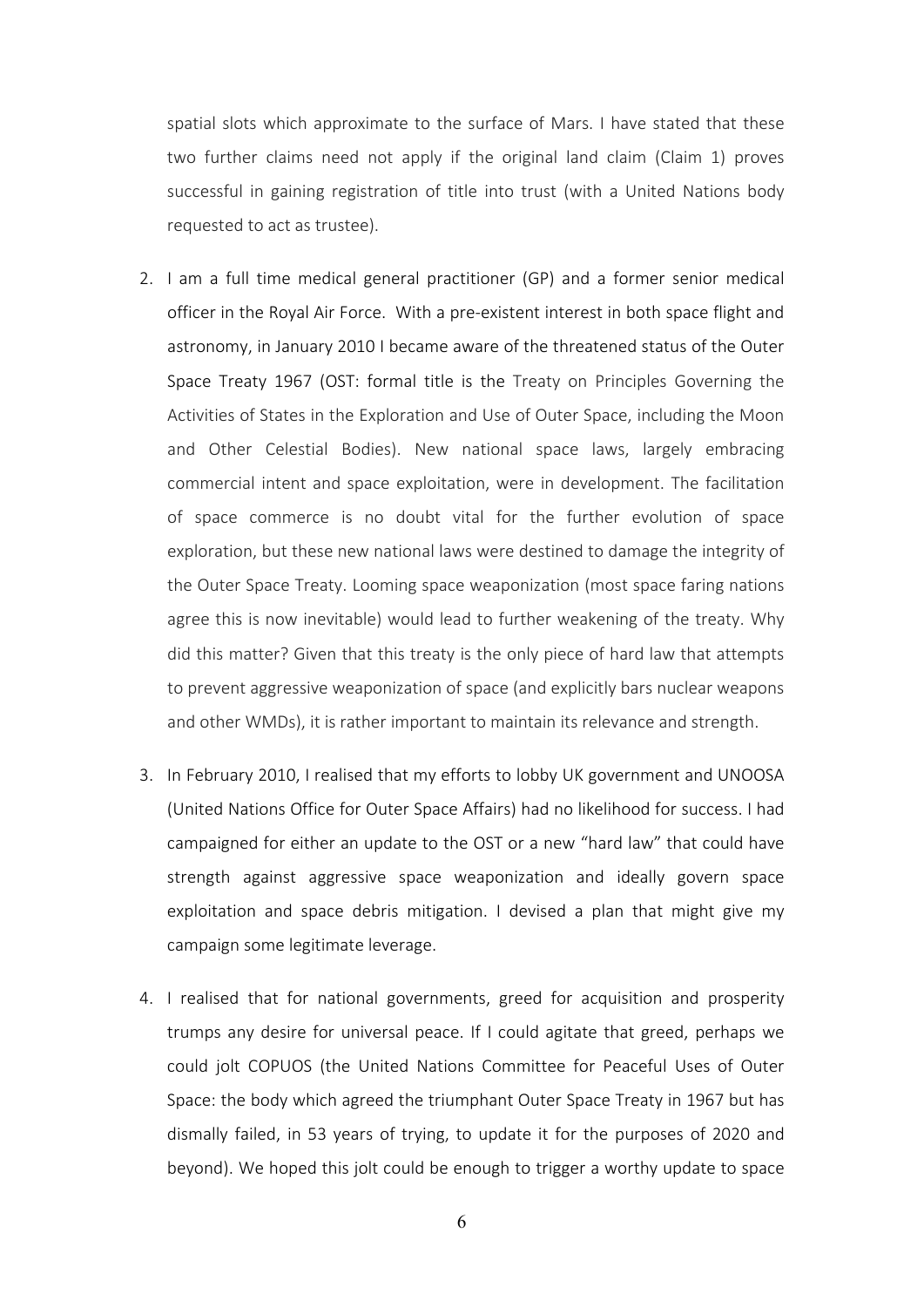law, in order to facilitate space commerce but keep the environment safe from weapons/debris and enable opportunity for as yet non-space-faring nations.

- 5. In developing a plan for a sufficiently legitimate claim to actual possession of a celestial body, I opined that access to legal due process should not easily be barred: there exists an international, European and UK right to protect a possession/property. The right to disposal of property brings with it the reciprocal right to have opportunity to acquire property (whether earthly or celestial). Such a legal process was likely to attain considerable media focus, hence providing opportunity to raise awareness of the progressive weakening of the OST. I opined that if the claim was sufficiently well crafted with a transparently positive strategy, the international legal due process may even regard it favourably. The claim would necessarily become a communal claim (based on one sustained act of Martian land possession). This meant that by use of a website and social media, I was initially able to attract hundreds of international co-claimants. Most coclaimants joined the campaign on a no-cost basis although there are now some priced land claim certificates (£7), which serve to fund the future legal due process. Given that no celestial registry currently exists, I anticipated the need for either a bespoke international court/registry appointed by UN or consent via the UN to initiate arbitration through the Permanent Court of Arbitration in The Hague (PCA).
- 6. The fully successful outcome of the claim was imagined as the registration of Martian land into a trust, with a UN body appointed to act as trustee, co-claimants becoming beneficiaries, and (since a strategic change in the claims since in 2017) the owned land being held open as "common land.". UN would have the preferential right to acquire (in addition to the legal land title) all beneficial land shares, contingent on delivering a successfully ratified update to OST and payment of nominal fee to all co-claimants. This strategy is declared in my formal Declaration of Intent (which is issued to all co-claimants) and throughout the website [\(http://marsregister.org\)](http://marsregister.org/).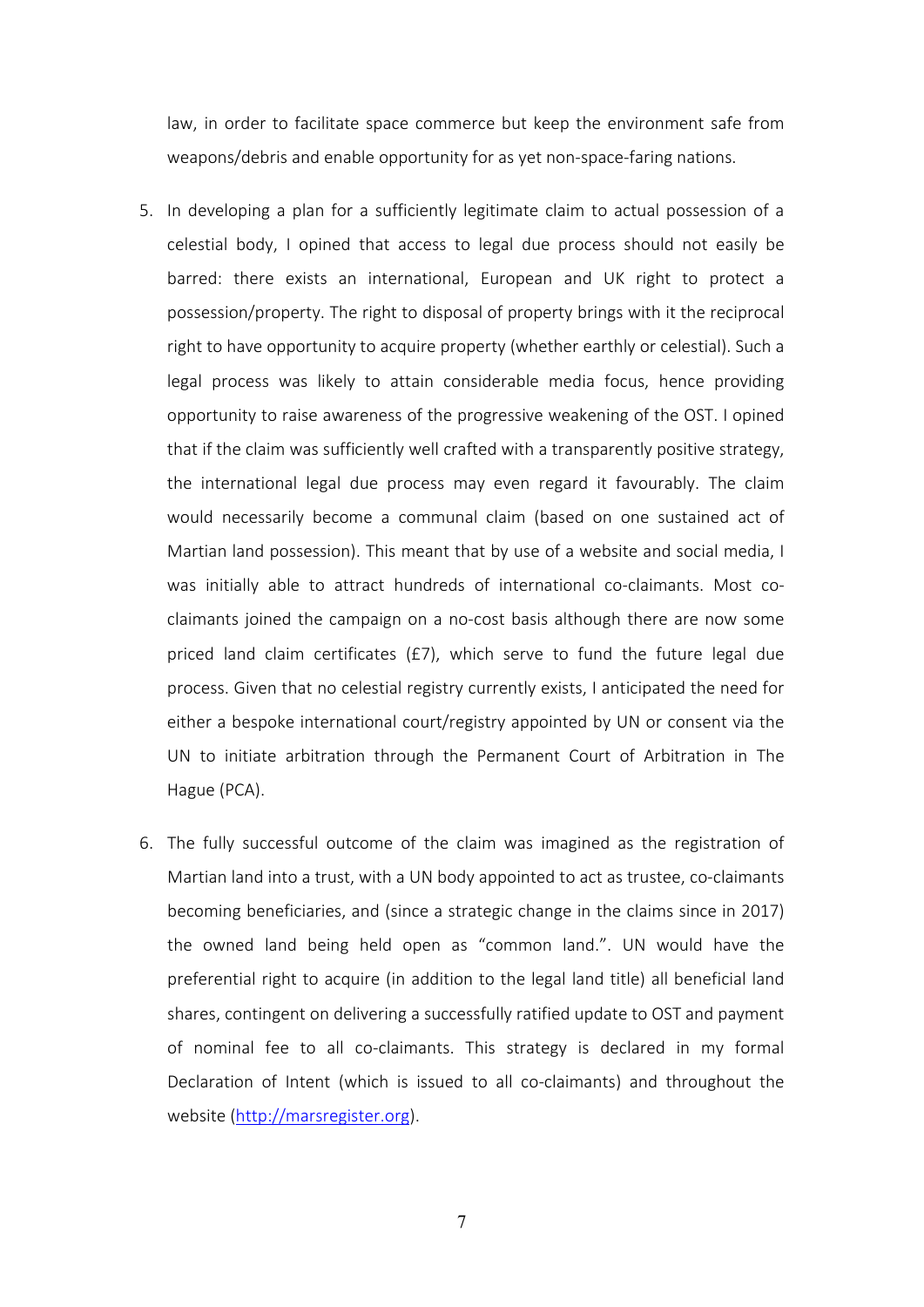- 7. I understood that general international law applied to space and celestial bodies, as per Article III of OST. International law has, over the last one hundred years, agreed the criteria required to acquire new land territory, depending on the geographical/geological nature of the land involved. Effective occupation (and land use) was the key for nations to acquire new territory. If the land was of low quality (usually distant and relatively barren), then there was a much lower proof requirement for effective occupation to be recognised by an international court. There was no formal requirement for settlement (see the cases of Las Palmas Island, Clipperton Island and Eastern Greenland). Similarly, in private law, with actual possession being the equivalent of effective occupation, a squatter in adverse possession did not necessarily have to inhabit the claimed land if it was of a rather difficult or barren nature. Whether in public international law or private law, the acquisition of unregistered difficult/barren land required the sustained demonstration of intent to possess/occupy and some early measures to control or benefit the land in order to make it ready for future use or settlement. The best summation of the required criteria for proof of 'effective occupation' of three variants of land quality (and how this might apply to celestial land acquisition) is the famous 1963 paper by Professors McDougal, Lasswell, Vlasic and Smith: The Enjoyment and [Acquisition](https://scholarship.law.upenn.edu/cgi/viewcontent.cgi?article=6841&context=penn_law_review) of Resources in Outer Space.
- 8. Thus, I investigated measures by which I might, using existing international law as a guide, gain actual possession of celestial land. As an amateur astronomer, I had already employed low strength laser pointers in the course of locating and demonstrating the celestial positions of stars and the near planets. Through research (covering mathematics, physics, chemistry and biology), I estimated that high strength laser light could be applied safely from Earth to Mars and provide a very small benefit to the planet. High power laser applications to Mars would effect CO2 sublimation (from solid ice to gas), a phenomenon that is widely viewed as a viable option for the terraforming of planet Mars. Such sublimation, if done on a much bigger scale (see Elon Musk's interview on the option to deploy thermonuclear explosions over the Martian poles to get CO2 sublimation via "the fast way") would lead to a warming atmosphere. Just a few degrees temperature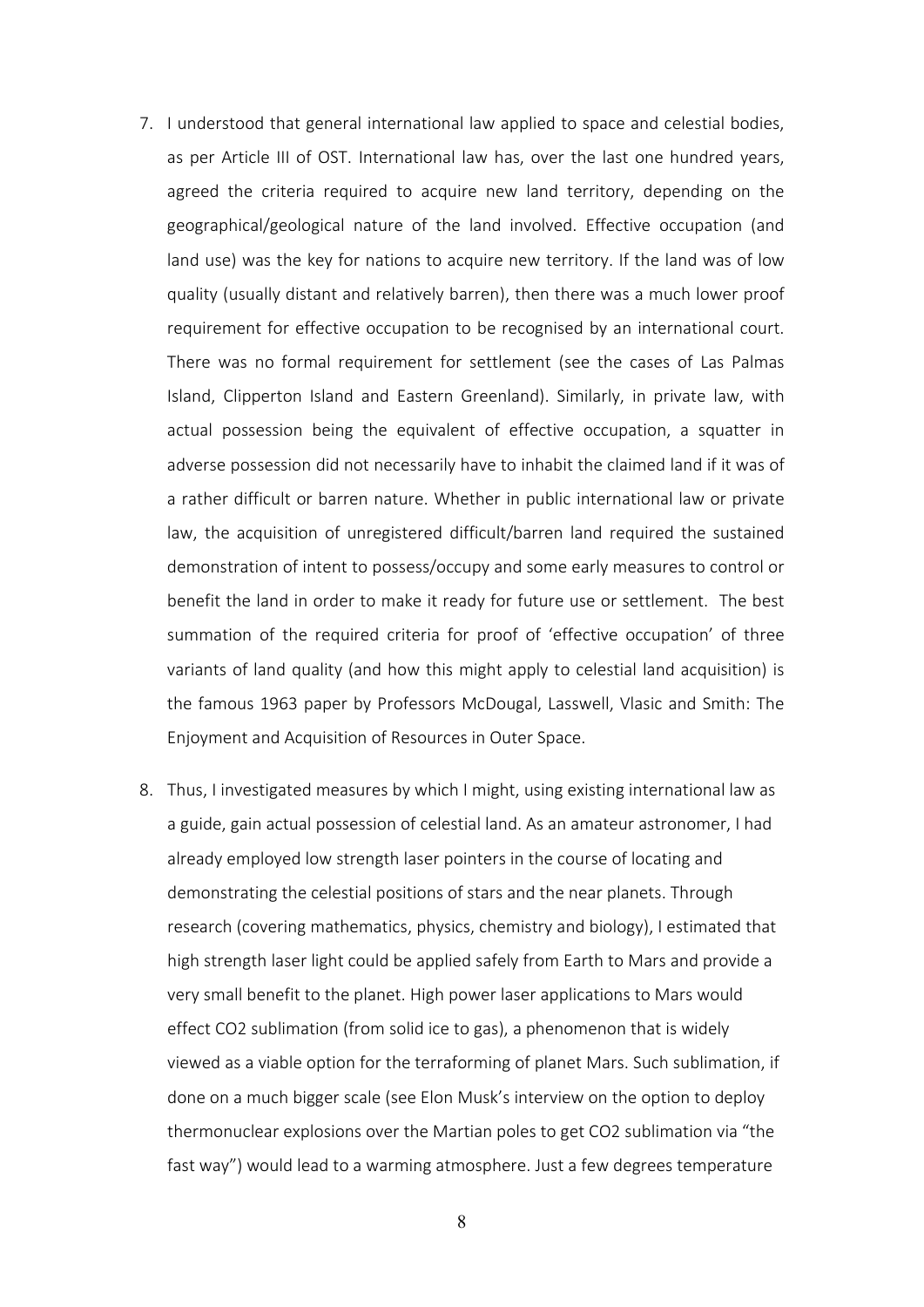rise may in turn generate a greenhouse effect which would help to deliver an atmosphere on Mars, sufficient to avoid the human need for pressure suits.

- 9. Since 2010, I have been regularly applying high power laser light to Mars (portable lasers, providing blue or red laser light, up to 3500mW when fixed to an astronomical telescope with a computerised "tracking mount"). With Mars at closest approach, there were 4.4 quadrillion laser photons per second raining down on the surface of Mars. Some of these photons would complete the sublimation and release of CO2 into the Martian atmosphere and might even trigger a high-energy spark to life.
- 10. Standard operating procedures are strictly observed in order to maintain safety for aircraft and general public. Constant laser applications to Mars are conducted over 15 minutes (average), twice weekly (average). The majority of applications are conducted when the only airport within 40km (TAG Farnborough Airport) is closed. The operation of laser is always in accordance with CAP 736: Operation of Directed Light, Fireworks, Toy Balloons and Sky Lanterns within UK Airspace.
- 11. Constant Laser applications formed the basis for the claim to possession of all Martian land. In addition to this was the frequent use of programmable highpowered laser Morse code messages, beamed to Mars (declaring our peaceful possession of planet Mars). Further to this effort to demonstrate actual possession to Mars, I developed a comprehensive governance plan for the management of Martian land (should the claim prove successful via international due process). This plan expected UN agreement to act as trustee of Martian land and to attempt an update to OST. Since 2018, contingency plans were developed to provide a workable solution even if UN declined the role of trustee. This plan provided for the communal holding of all Martian land as "common land" (with public rights of access and use) with the formation of an effective user group to act as a governing body/trustee (for commercial exploitation and debris/waste management purposes).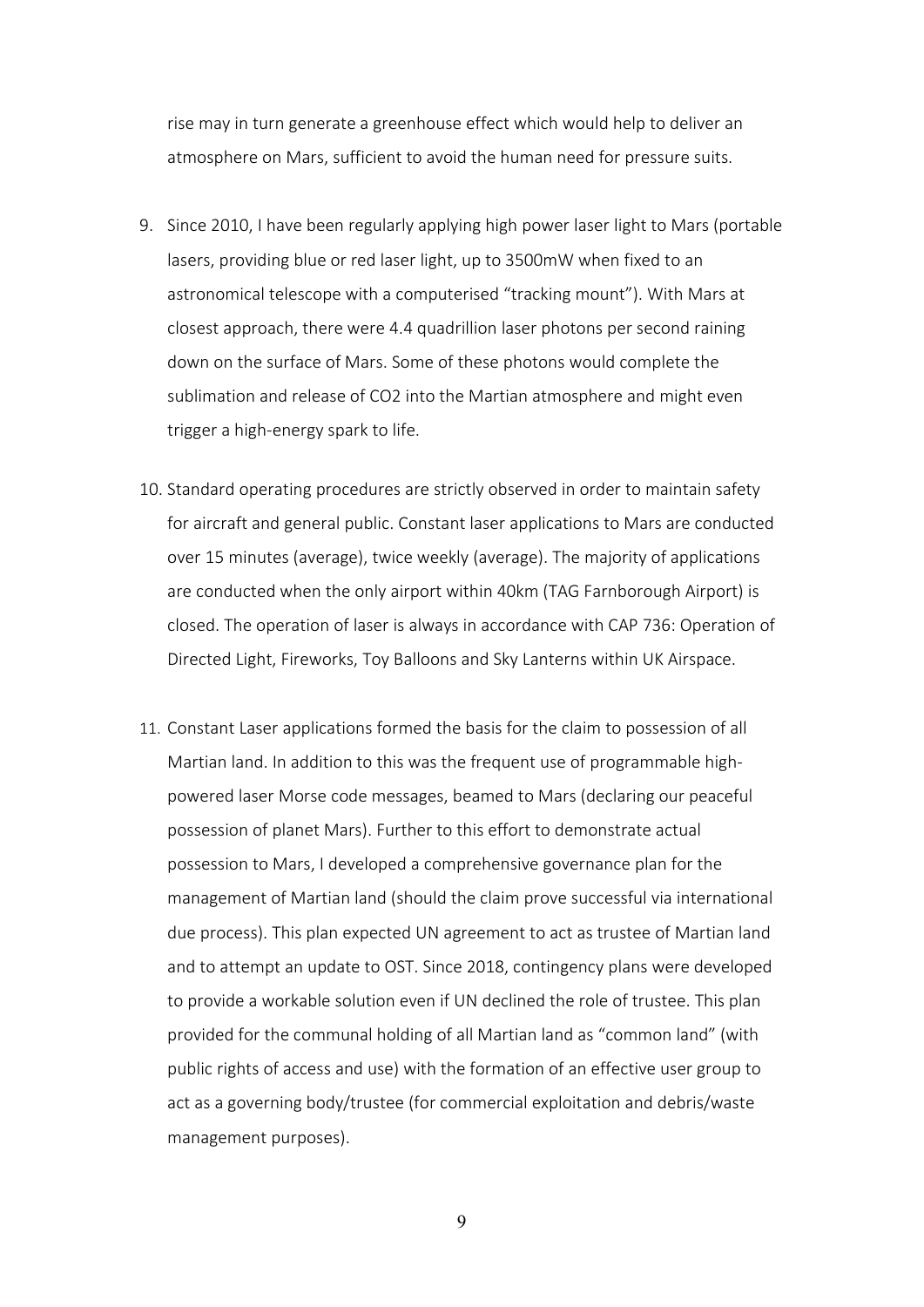- 12. I opined that my actions to support a claim of actual possession of celestial land did indeed satisfy the minimal legal criteria, traditionally based on geographical/geological qualities, to acquire distant, difficult and relatively barren unregistered land. I realised that planet Mars, although rather distant and barren, held much higher strategic value than those rather barren islands or polar regions on Earth, but opined that for such strategic value to be weighted within a legitimate assessment of the merits of his communal claim, it absolutely required legal due process in an international court/registry with jurisdiction. Having satisfied myself (with the benefit of expert legal and scientific advice) that our claim could pass the threshold for legitimacy under public international (and private) law, I turned to examine the possible resistance to our claim within "space law". The cornerstone of all space law is the Outer Space treaty (OST). International scholars will variably acclaim the extent that customary law has grown from the 52 years old treaty. My opinion (after some discussion with leading legal experts in space law), was that OST and extended customary law did not in any way block our pan-multinational communal claim to Mars possession. Moreover, it did not block our human right to protect our possession as communally owned property: celestial property.
- 13. I identified UNCOPUOS (specifically the legal subcommittee, that being the committee that created and agreed the OST) as the natural setting for the initial consideration (for legal due process) of The Mars Land Claim. This was confirmed via email discussions with Mr Niklas Hedman, Chief, Committee, Policy and Legal Affairs Section (CPLA), UN Office for Outer Space Affairs (UNOOSA), Vienna. In March 2017, Mr Hedman stated: "you must have your case presented formally to the Committee on the Peaceful Uses of Outer Space (COPUOS) and its subsidiary bodies, by a State member of the Committee."
- 14. Over the course of ten years from 2010, I notified UK government, US State Department, and UNOOSA of our claim and issued each with repeatedly updated applications for "First Registration of All land on Planet Mars." In 2016 I intensified my practise with the opening of a website (MarsRegister.org) in addition to the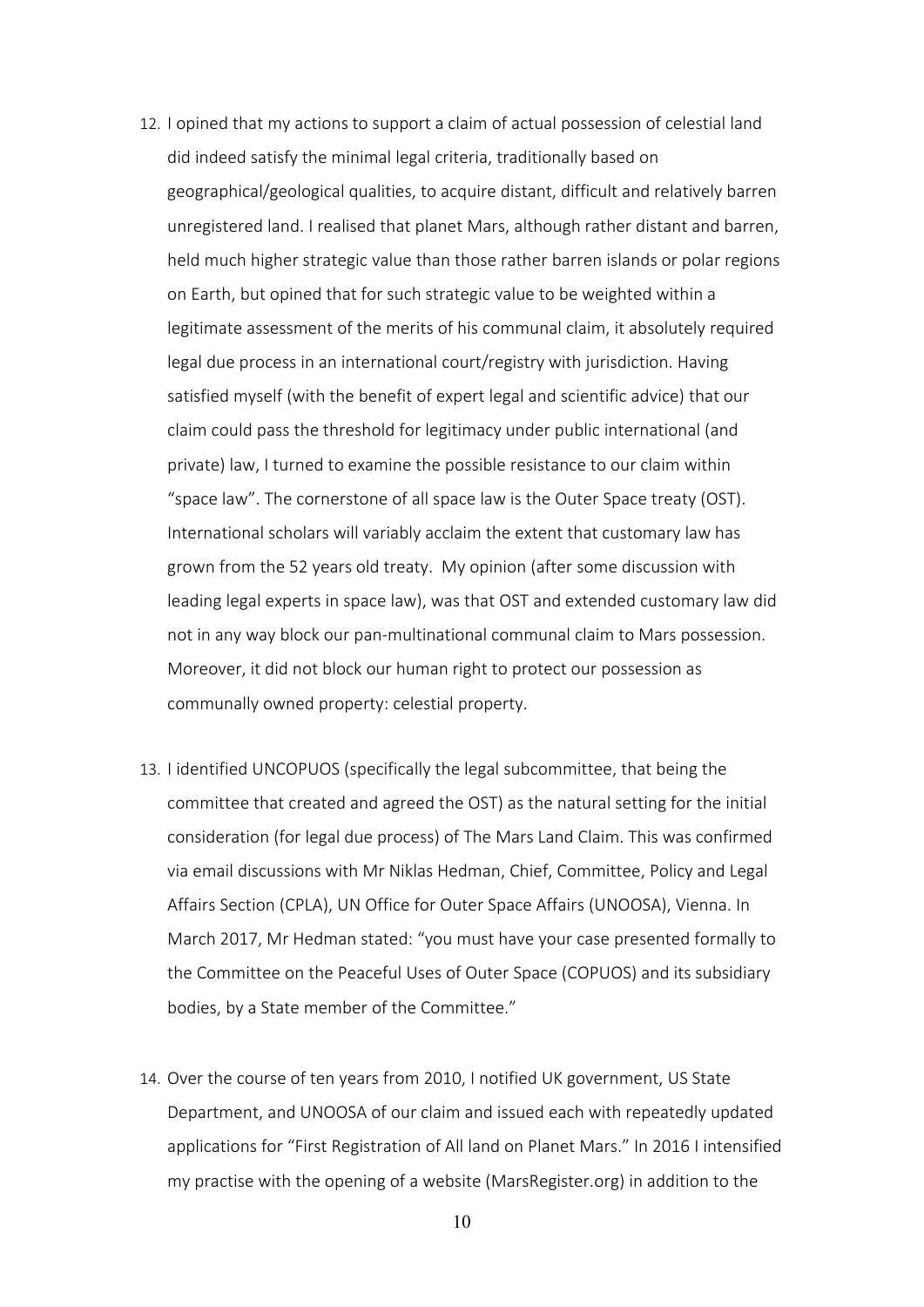existing social media sites. In July 2016 I engaged in email conversations (involving the said applications) with Helen Mulvein OBE, Legal Counsellor, United Kingdom Mission to the United Nations. She stated that "The UK Government will not be taking any action on this." She went on to state:

"The provisions of the Outer Space Treaty (Treaty on Principles Governing the Activities of States in the Exploration and Use of Outer Space, including the Moon and Other Celestial Bodies) apply to this issue, with Article 2 providing: '*Outer space, including the moon and other celestial bodies, is not subject to national appropriation by claim of sovereignty, by means of use or occupation, or by any other means.'*

This applies to Mars, the Moon and any other celestial body."

15. I then approached Clive Hughes, Desk Officer for Space Security and Emerging Technology, Security Policy Department, Foreign & Commonwealth Office. Mr Hughes represented UK Government as delegate to both the legal subcommittee and the full UN-COPUOUS body. He replied by email on several occasions from August to November 2016. He echoed the goals of my campaign, stating: "I appreciate the intent of your initiative. We too are working to ensure that outer space remains a safe and secure domain, free of conflict, in which productive human activity can be conducted. … Although there are complex challenges to doing so, a new legally binding treaty to update the OST maybe something we can achieve in the future".

Mr Hughes then invoked Articles II and VI of the OST to explain why FCO would not support the claim to "private legal title for land on Mars." He further stated:

"But we do not believe that attempting to establish legal title to land on Mars (or any other celestial body beyond Earth) is a viable or constructive route towards establishing a new treaty. There are many governments, including the UK, which would disagree with such an approach. … I note your intent would be to pass the land into UN trusteeship at a future date. However, there is no basis for the government to support the ownership-in-trust of celestial lands by the UN. For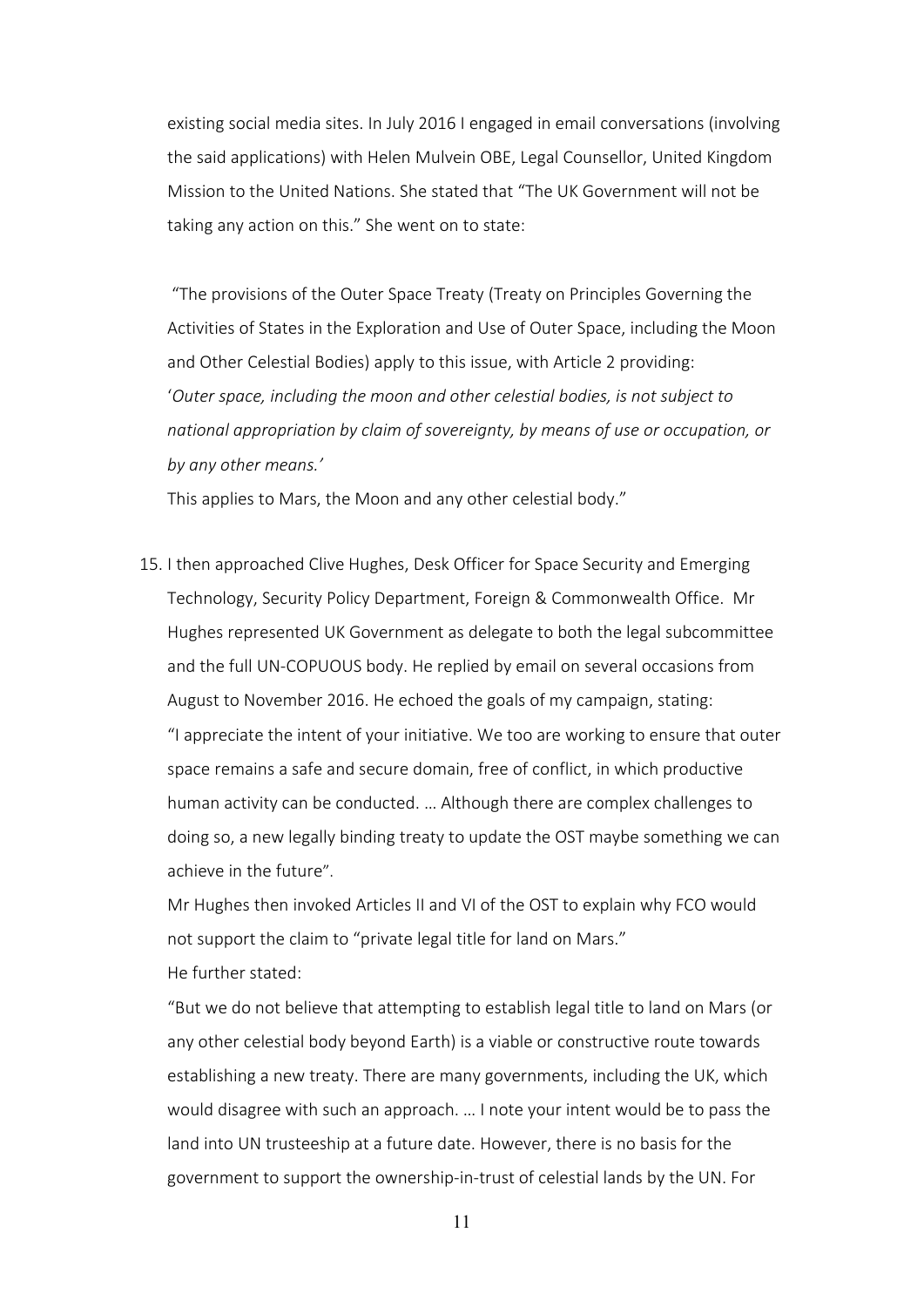these reasons, we cannot support your request for legal assessment of your claim by the UN or any other body. … There is no FCO procedure for complaints of this nature. If you wish to take the matter further, I suggest you seek independent legal advice."

I then replied, challenging the applicability of Articles II and VI of OST, and advising that if Article VI really did apply, then UK government had some national and international obligations to adhere to (under Article VI OST and Outer Space act 1986).

Mr Hughes replied in October 2016: "My apologies for the delay. I will spare you detailed excuses, but I would appreciate it, if you could bear with me for a while longer. These are complex, long-term issues so some internal consultations are in order." Ultimately, in November 2016, he replied by email to inform:

"Our view remains the same as expressed in my email of 25/08/2016. We do not think your approach is the right way to promote the peaceful exploration and use of outer space and, as I mentioned, I am concerned that it could, in fact, be counterproductive.

We will therefore not be presenting your proposal to COPUOS or the GA".

16. I understood that there was no likelihood of resolving the situation, as it stood, without recourse to a judicial review in UK High Court. However, I was by that time formulating a wholly different construct for the Mars Land Claim and its future propagation. Thus, between November 2016 and February 2019, a new construct was imagined. From a single land claim grew three discrete claims (Martian land, priority rights to Martian resources, and priority rights to temporalgeographical slots (approximating to surface of Mars) for purposes of use and/or homesteading. The additional claims are discrete but need not apply if "claim 1" (land) is successful. All claims have now become pan-multinational claims (with people of all 195 nations of the world represented in defined, equitable numbers). This completely changes the nature of the claim. Article 1 of OST prescribes that the use of outer space "shall be the province of all mankind". I assessed this to mean that space was the responsibility of, and for benefit of, *all mankind*, but not necessarily *all nations*. Whilst all states had free access to all space and celestial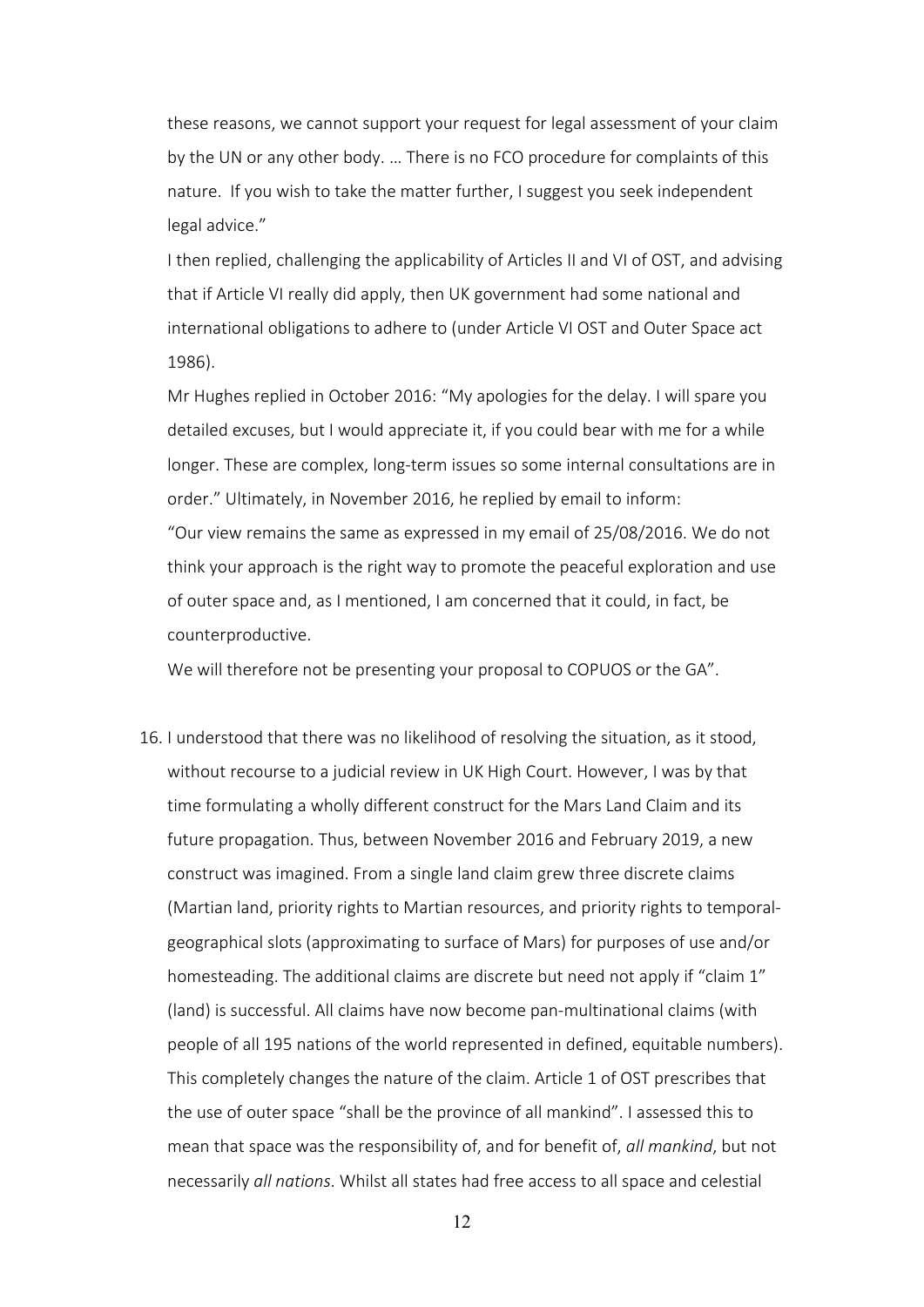bodies, it was the province of *all mankind*. Thus, the newly constructed claim contained free allocations of claim certificates for people of all nations, in equitable numbers (according to population statistics and Human Rights standards). It served to allocate land equitably throughout humankind and establish either UN trusteeship or a user group (AllMankind.org) which would hold legal title and govern Martian activity with a careful but pro-commerce direction. The creation of such a regulatory body was another new element to the claim. In all eventualities, whether the UN chose to engage with the our plan or not, a successful registration of Martian land would result in common land (with open access rights for all) that would be held in trust with a regulatory body in place to advance space commerce but protect celestial land from abusive exploitation and preserve the Martian opportunities for people from currently non-space faring nations. Finally, I also addressed the applicability of articles II and VI of OST again. After much study of the travaux préparatoires, U.S. State department records, scholarly articles and even telephone conversations with the sole surviving drafter of both the UNGA "*Principles Declaration*" in 1963 and OST in 1967 (Dr Craig Eisendrath), I determined that whilst it could be argued that Article VI OST did apply to the claims in question (as per previous FCO positions), that would not serve to block the claim. With new arguments on position and many changes to the original claim, the claimant opined that it was time to approach the UK government anew.

17. The huge raft of changes from the original claim (from 2016 until 2019), plus a changing political climate (Brexit, international reaction to U.S. Commercial Space Launch Competitiveness Act, the new American Space Commerce Free Enterprise Act ("outer space shall not be considered a global commons") plus the new introduction of LaunchUK and The Space industry Act 2018), meant that I sensed opportunity to approach FCO again with new information and a more structured approach in order to gain a more correct understanding (within FCO) of the celestial claims: the key issues for FCO to understand were that there were now three discrete celestial claims, all three being pan-multinational in construct and with a plan for immediate registration of celestial land into trusteeship of UN (or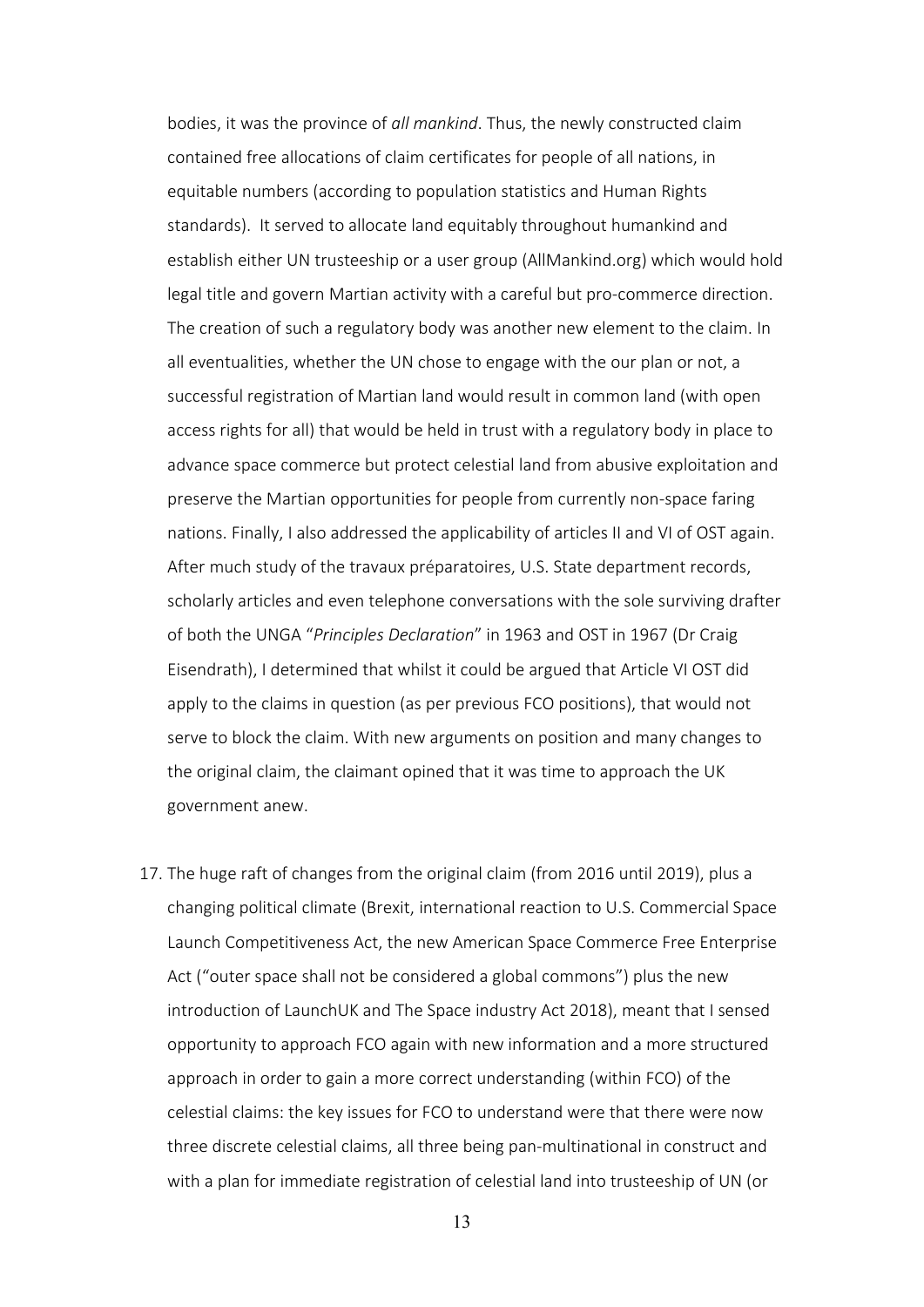an elected user group), with all claimed land now to be held as common land with access/use rights for all. I myself, whilst prepared to undertake any role as settlor, trustee, or regulatory body representative, did not wish to obtain any beneficial title for the celestial land claimed (unless legally required). The nature of the three claims was set out in a "Legal Self-Assessment Document" as well as in summary form within a "Declaration of Intent" that all co-claimants signed up to.

18. I approached (by email) David Edmondson (FCO, details above) after being advised by Clive Hughes that he had vacated the space portfolio. In four separate emails the claimant informed Mr Edmondson of the three claims, the pan multinational nature of the claims, and the plans to register Martian land into a trust (ideally with UN as trustee), with all land held open as common land. The defendant was advised on the pressure applied to the UN (within the plan) in order to effect a successfully ratified update to OST. I requested (as per the previous advice from UNOOSA) that Mr Edmondson agree to have the problem of "The Mars Claims" introduced to COPUOS, initially the LSC (legal subcommittee), in order to consider an appropriate pathway to legal due process. This mechanism (presentation of the claims to LSC) did not require, in any way, actual support from UK Government. I demanded that should this request be refused, then an alternative pathway to legal due process must be investigated and suggested. Mr Edmondson spent four weeks "consulting across government" in order to reach a formal letter of reply. On 18th March he stated: "Article VI of the OST sets out that States bear international responsibility for activities in outer space, including where such activities are carried out by private entities. Article II of the Outer Space Treaty provides that '*outer space, including the Moon and other celestial bodies, is not subject to national appropriation by claim of sovereignty, by means of use or occupation, or by any other means.'* This applies to Mars, the Moon and any other celestial body. Appropriating land on Mars, or any other celestial body, may be regarded as a national activity seeking national appropriation of a part of a celestial body, which would be contrary to the provisions of the Outer Space Treaty. You state an intent to pass the land into UN trusteeship at a future date.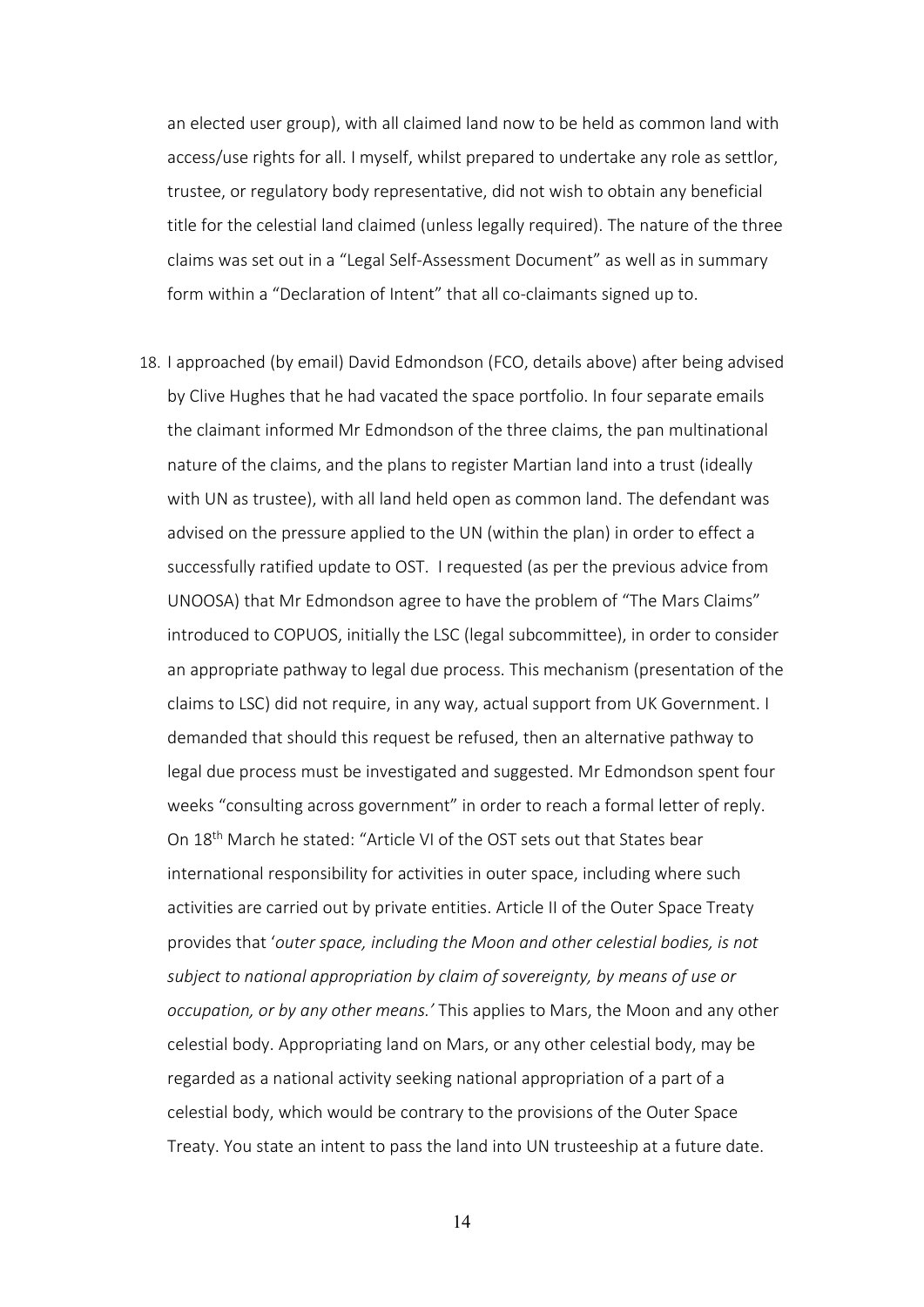This is not a function of the United Nations and we see no clear basis for government to support the ownership-in-trust of celestial lands by the UN."

- 19. I attempted to clarify the matter (UN trusteeship was not a vague future ambition, it was built into the application for first registration, such that if the claim was successful the land would be registered into trust with UN being requested to assume trusteeship). I advised that actual possession (=effective occupation) was not barred by OST. I advised that pan-multinational communal possession of celestial land was not barred by customary space law. I noted again that if Articles II and VI OST really did apply to their fullest possible extent, then the defendants (representing UK Government) must consider all of their international obligations that then flow from the OST, especially Article XI. They should also then consider the applicability of the Outer Space Act 1986. They had not done so. I also noted the inclusion of some biased socio-political reasons for refusing to engage with my request, namely their stated dislike for UN Trusteeship in space. I declared the applicability of the Human Rights Act 1998 (covering Articles 6, 14 and Article 1 of the First Protocol, ECHR).
- 20. Having repeatedly requested that some equitable solution be found (I offered to attend any appointment in person to achieve this), I was unsuccessful in gaining an actual answer to my requests. It is true that the original, rudimentary claim, as dealt with by Clive Hughes, had lead to an official negative answer to my original requests. The new requests (representing the new claims with different constructs) have not been met with any appropriate answer. Nevertheless, from Mr Edmondson's formal reply of  $18<sup>th</sup>$  March 2019 (as again confirmed by a final email from him dated  $17<sup>th</sup>$  April 2019), I assumed that there was no willingness by FCO (hence, the defendant) to provide any legal route to consider this claim of celestial property or priority rights.
- 21. Thus, with no other options available (and a maximum three months window of opportunity after the formal response from defendant), I felt compelled to claim for Judicial Review in the Administrative Court. The letter before claim was my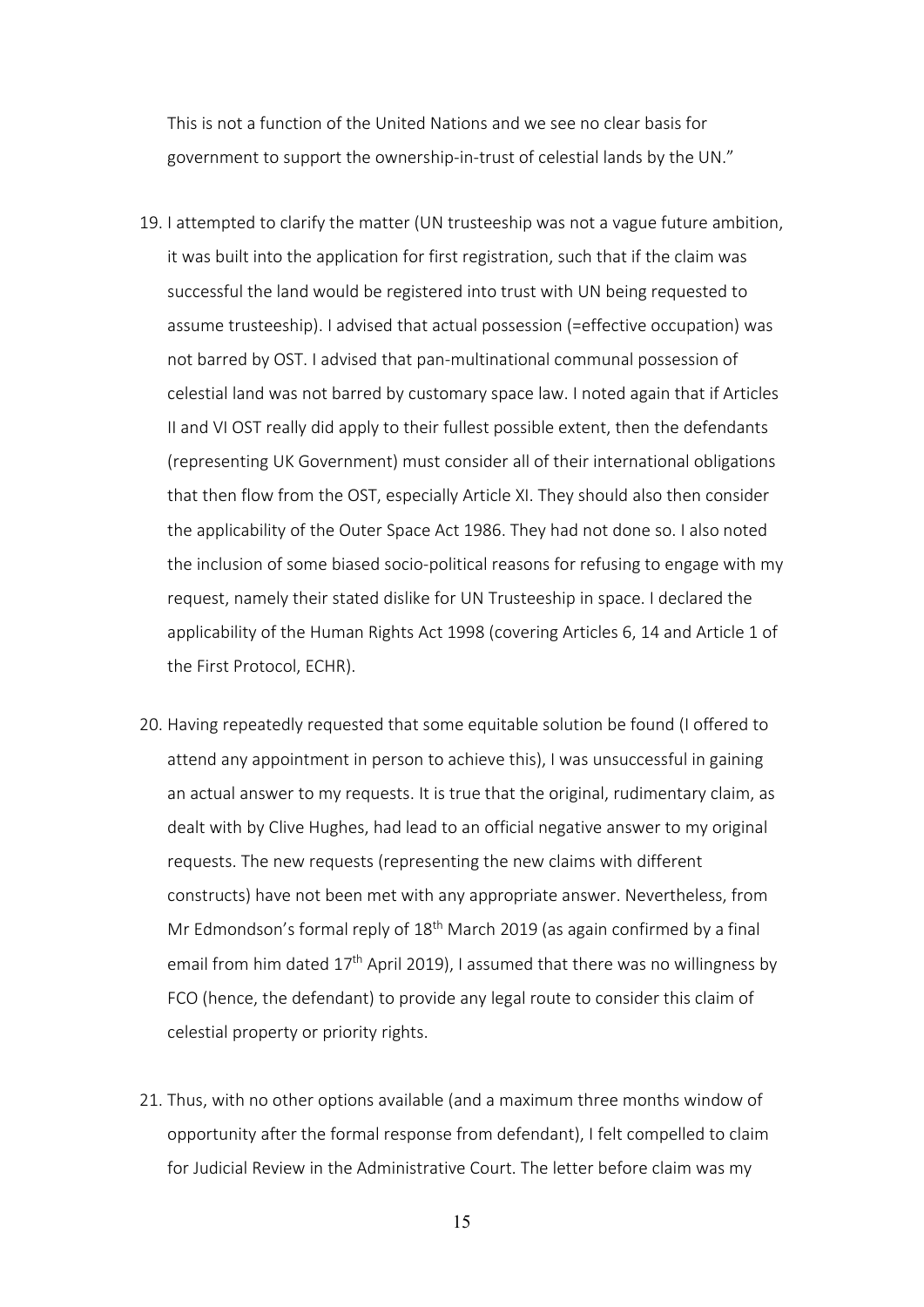final attempt to gain access to our rightful opportunity to register the land claimed to be in our (communal) possession - but to no avail. Given that a UK court would not have jurisdiction to assess the full merits of a pan-multinational shared claim to celestial land for purposes of registration into an international trust, I did identify that such legal due process could only occur in an international legal setting. A bespoke court/registry could be formed, under UN direction, for such a purpose. Brooks W Daly, Deputy Secretary General of PCA, has advised claimant that the PCA stands ready to arbitrate in the claim if sufficient consent for arbitration can be gained (from COPUOUS or UNGA). So therefore, the purpose of a Judicial Review was only to ascertain if I, the claimant, do have a legitimate right to access appropriate international legal appraisal and thus have opportunity to protect our pan-multinational communally owned celestial possession/property (or priority rights) via a legal due process with jurisdiction.

22. On 01 October, Sir Wyn Williams (as High Court Judge) ordered: Permission for JR is hereby refused; the application is considered to be totally without merit.

-----------------------------------------------------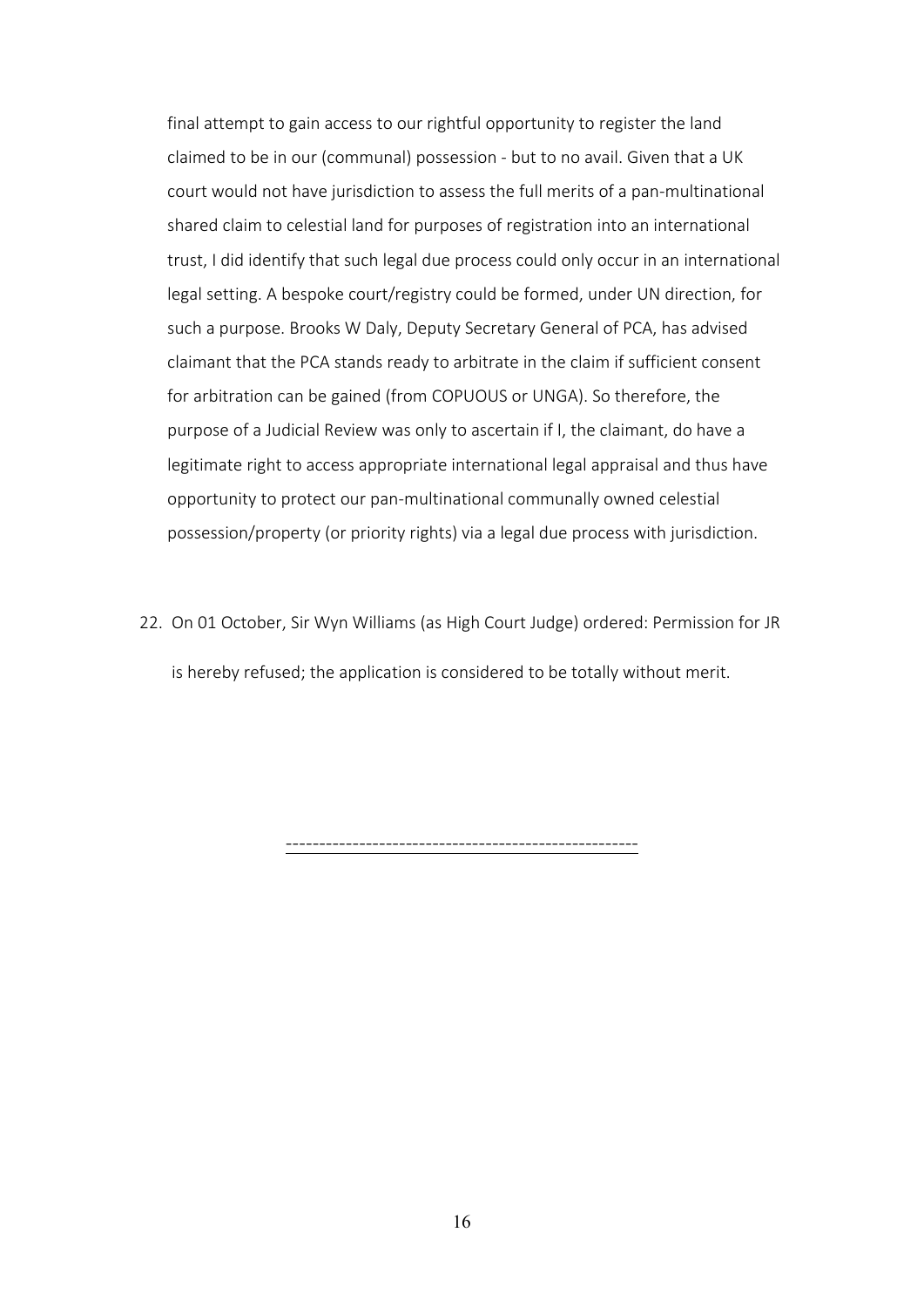#### SUMMARIZED: GROUNDS OF APPEAL

- 23. I appeal against the High Court Order (permission for JR was refused) and the reasons provided by the judge (he simply adopted the Grounds of Defence). I hereby refer to my submitted Grounds of Appeal (filed together with this skeleton argument). The remainder of this document contains a succinct summation of the key points within my appeal.
- 24. The most accepted means of acquiring new land (previously unregistered) is to prove "effective occupation" (if one is a nation state) or "actual possession" (if one is an individual or group of individuals). This process, conducted effectively in a court or registry with appropriate jurisdiction and consent, serves to protect one's possession through recognition and/or registration.
- 25. International, national and human rights laws assert the right to protect possessions/property. Alongside this is the right to dispose of one's possessions/property. The reciprocal right must be the right to have opportunity to acquire possessions/property.
- 26. The European Convention of Human Rights (ECHR) is incorporated into our national law by the Human Rights Act 1998. There are no explicit procedural requirements within Article 1 of Protocol 1 of ECHR ('protection of property') but over recent years the ECtHR has recognised some narrow procedural guarantees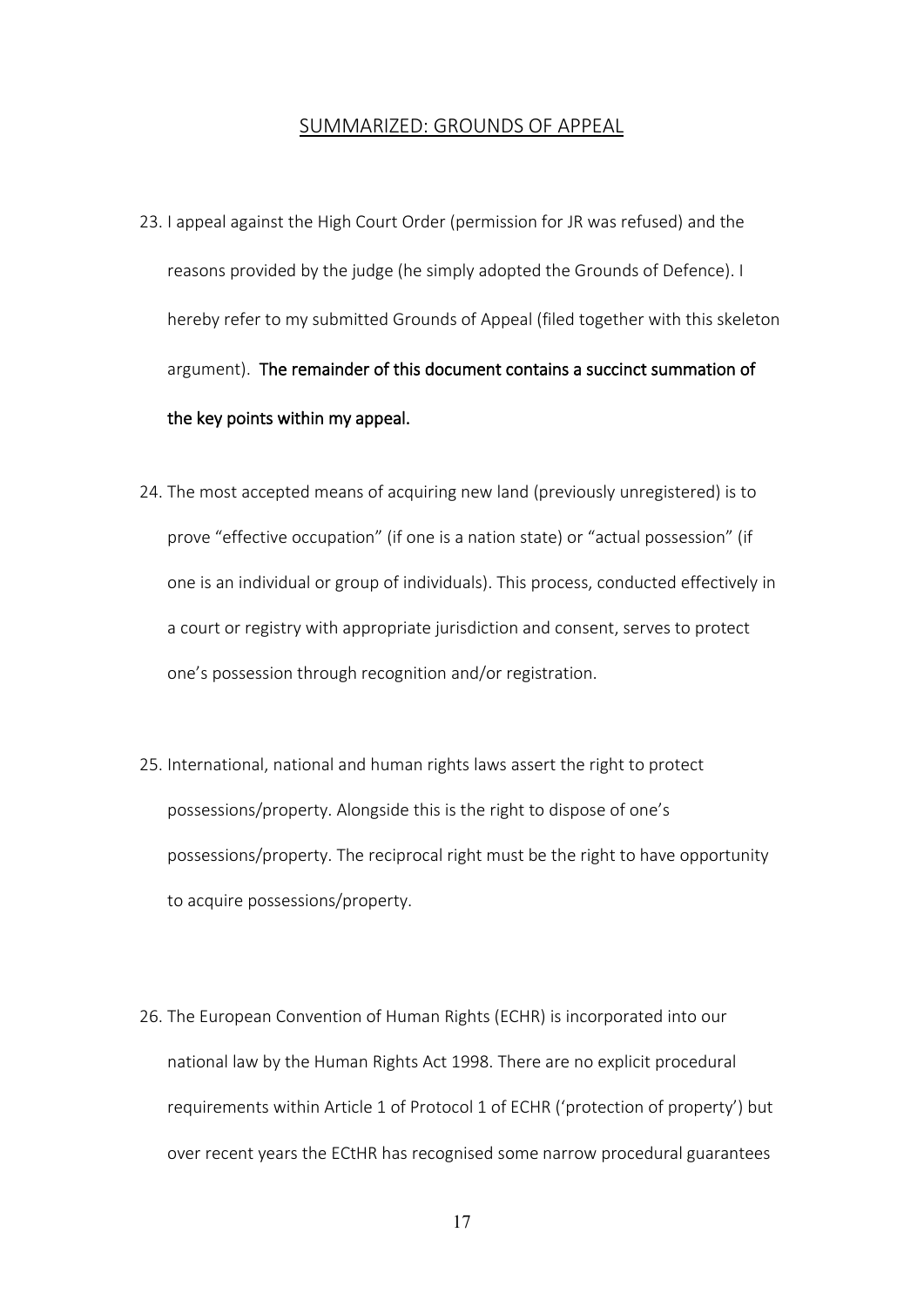that do flow from A1P1 (inherent in the principle of lawfulness). The court has also imposed positive obligations upon the state: rather than merely not interfere, the state may be required to take positive measures of protection.

- 27. It is my understanding that if my communal claim of celestial possession is sufficiently 'actual', then A1P1 of ECHR becomes engaged. For this particular matter, if A1P1 is engaged, then so too is Article 6 ECHR (right to a fair trial).
- 28. The right to possess and protect land as property is recognised in international law. Such international law does apply to space and celestial land (Article III of the Outer Space Treaty 1967).
- 29. Thus, if we can satisfy a Judge that our claimed celestial possession is arguably actual, then Article 6 and A1P1 ECHR must apply.
- 30. The proof requirement to satisfy actual possession (or indeed effective occupation) of difficult, barren land is established in case law as being much less onerous than that required for high quality land (flush with resources and ready for settlement). There is no demand for actual settlement; just a sustained intent to possess/occupy, some attempt at land control and perhaps some early measures to make the land more ready for future settlement and trade. Land quality (rather than strategic importance) has been the key determinant in such cases over the last century.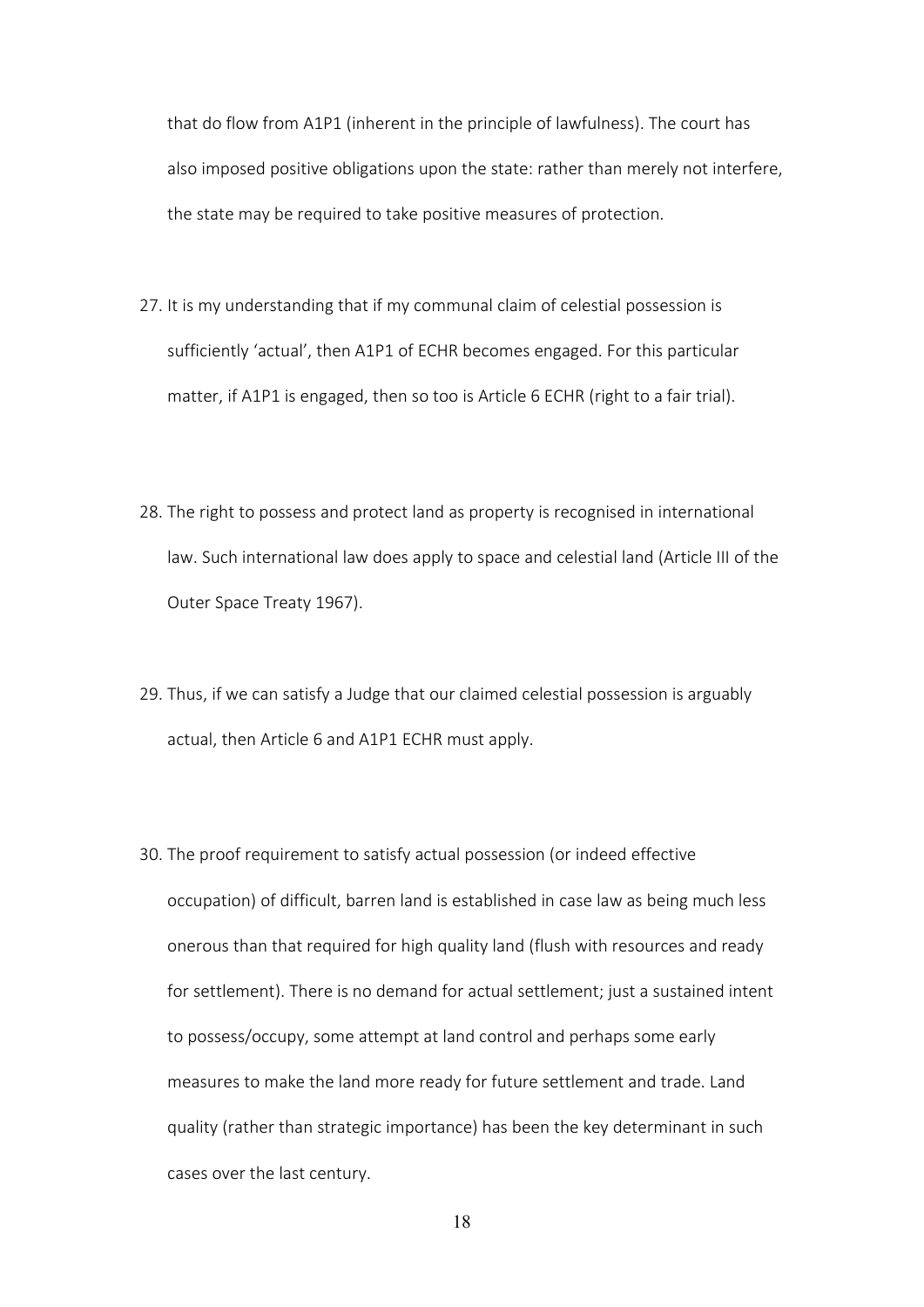- 31. Our sustained application of high powered laser beams upon Mars (at times there are 4.4 quadrillion laser photons raining down on the Martian surface per second) will complete the release of Carbon Dioxide gas (via sublimation from surface 'dry ice') into the atmosphere. This provides a very small benefit towards future terraforming of the planet: a CO2 induced greenhouse effect could result from just a few degrees rise in ambient temperature … this would feasibly enable human activity without a requirement for pressure suits. The use of high-powered laser light (especially blue light) might even provide the high energy spark required for primitive life to emerge.
- 32. This sustained deployment of powerful lasers is associated with a detailed, well developed plan for the communal ownership of Martian land, held open to all as 'common land' and with legal title being offered (as part of the registration application) to the UN as Trustee. The plan makes provision for a space user group to effectively encourage and facilitate space commerce/exploitation whilst protecting space from weaponization and uncontrolled debris. I suggest that this combination of action and administration for over 10 years does show our claimed celestial possession to be arguably actual (we of course state it is actual).

33. With our celestial claim being arguably actual, we assert that Articles 6 and A1P1 of ECHR must be engaged. We then expect the Judge to recognise a procedural right that must flow from both Articles 6 and A1P1. That right is to have access to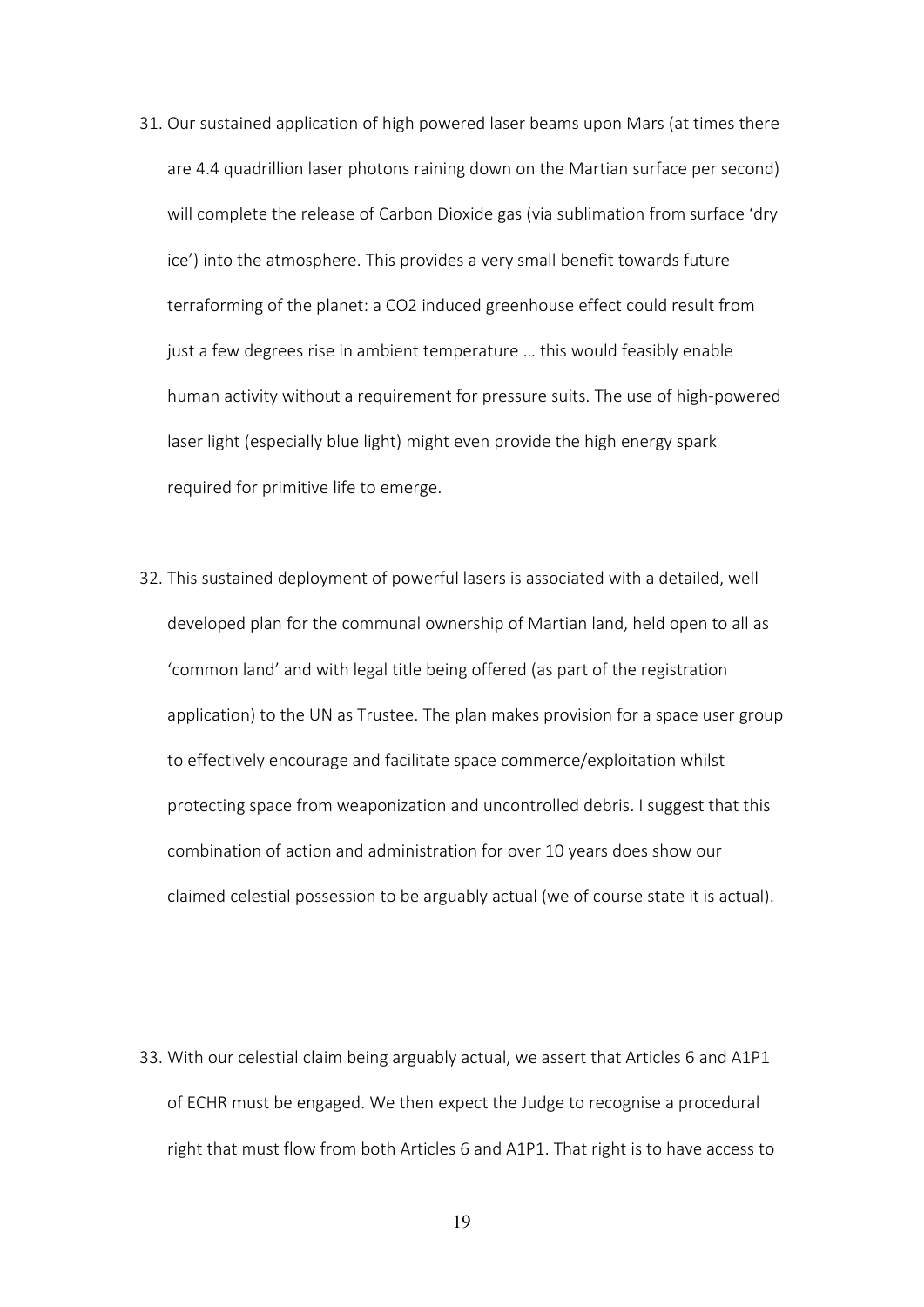a fair legal appraisal with jurisdiction (hence it must be international or supranational e.g. the UN), in order to have opportunity to protect our possession via legal recognition and registration. To deliver on that procedural right, a positive obligation must fall upon the UK Government: it must attempt to facilitate the introduction of my communal claim to that international court/forum. UNOOSA has already indicated to me in writing that we must have a member state introduce our claim to UN COPUOS, thus enabling a legitimate consideration of our claim. I note also that the Permanent Court of Arbitration have indicated (in writing) that they do stand ready to arbitrate in the matter as required (if consent comes from COPUOS).

- 34. The UK Government (thus the defendants), can only override their positive obligation to assist if they can show this to be important for public interest/safety or if customary space law can be shown to bar the existence of pan-multinational, communal, celestial property rights (it does not).
- 35. UN Trusteeship in space with the celestial land being held open for all as 'common land' can surely not be such a negative matter in the public interest. There may be some legitimate concerns with respect to the UN's often over-bureaucratic approach to commercial regulation, but imaginative planning can deal with that. Just as important (if not much more so) is the need for safety and peace in space as well as on Earth. UN trusteeship, together with a safe update to OST, would likely prevent aggressive weaponization of space and enable more effective debris management.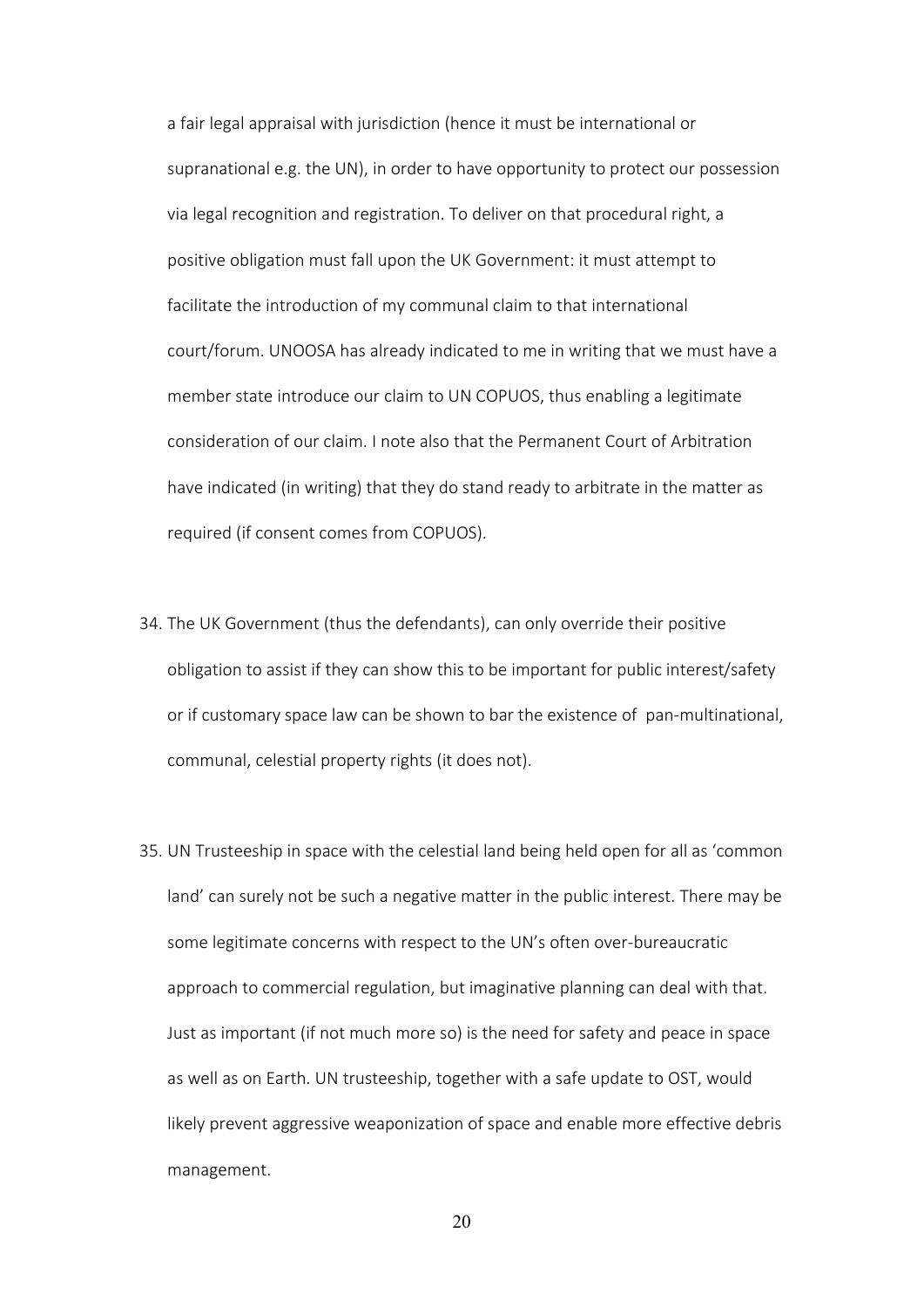- 36. There is absolutely no bar to a pan-multinational communal celestial land claim. Even the expanded reach of customary space law does not impede such an entity. Whilst most experts agree that individual nations cannot bestow celestial land rights to their nationals (although the US Space act has dented this opinion somewhat), there is no suggestion that a multinational/supranational body like the UN (and probably ONLY the UN) could not bestow a shared possessory title upon pan-multinational co-claimants whilst retaining legal title itself as trustee. Indeed this would fit well within the OST (especially Article I: 'the province of All mankind' … not necessarily all nations) and also the moon agreement. Indeed, it fits well within all space law, including the current, expanded customary law.
- 37. The defendants are clearly not sure whether space law does imply that our communal actions/claims are barred by space law. Nevertheless, both they and the Judge have asserted that the view that it might do, is sufficiently tenable to justify their refusal to act positively on my request.
- 38. If I didn't already have a right to access the appropriate international due process, then perhaps such a tenuous interpretation could be viewed as sufficient for the defendants not to agree to my request … but, I do have such a right. Rather than flowing explicitly from the OST (although it does arise indirectly via OST Article III), my right to a fair trial/appraisal with jurisdiction comes from ECHR (provided it is engaged … and it is).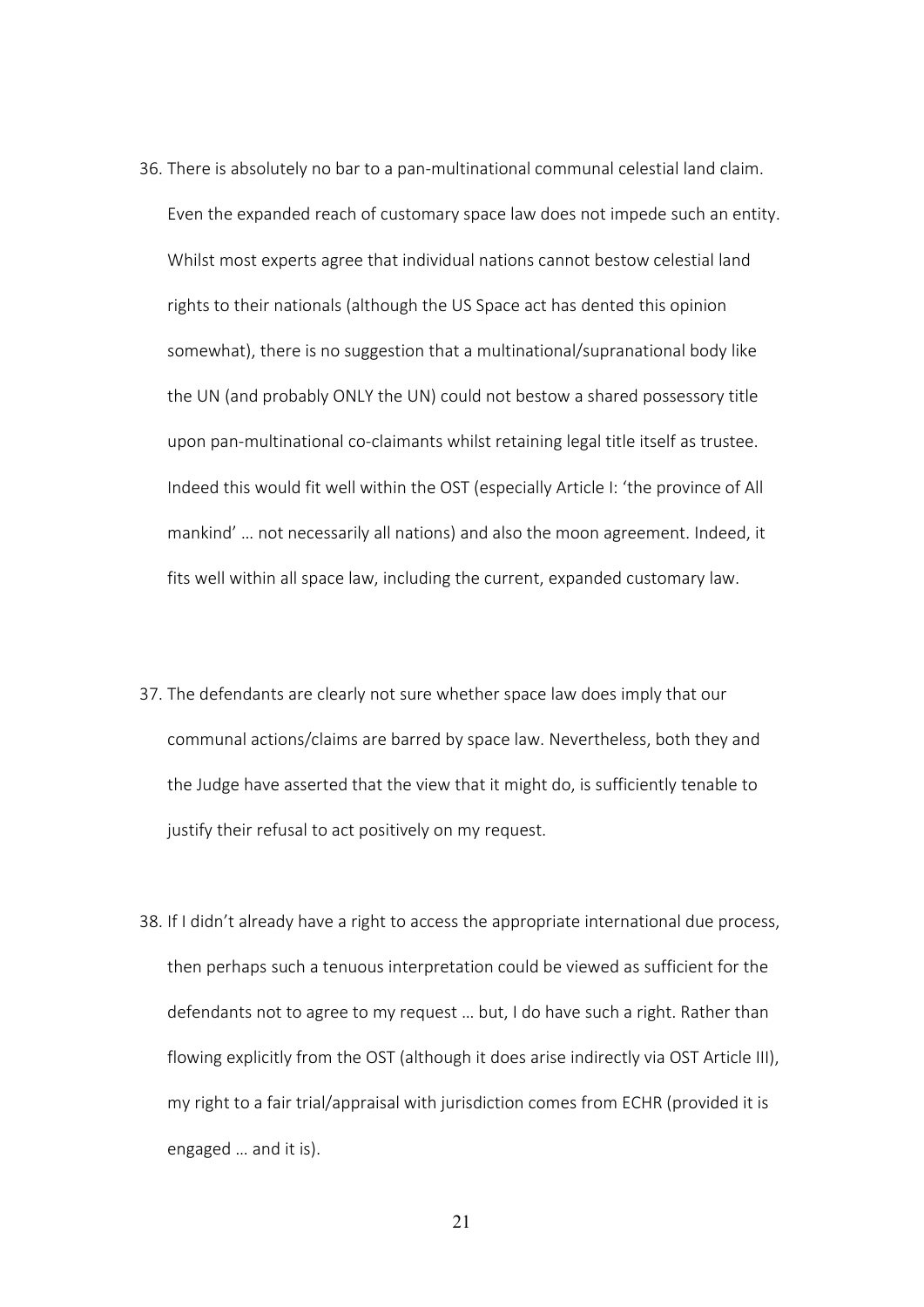- 39. I assert that the positive obligation placed upon the defendants (hence, UK Gov) by Articles 6 and A1P1 ECHR holds greater strength that the ghostly extension of reach that defendants (and Judge) have awarded, without any evidence, to Articles II and VI of OST.
- 40. I note that in deploying Articles II and VI beyond their fullest accepted reach (and using that as the key reason for refusing to agree to my request), the defendants must openly consider all of their important international obligations that then flow from OST. Article XI must surely apply. This requires the UK Gov to advise the UN Secretary General (and general public/scientific community) of our 'national activities' in space. They should also consider the applicability of Outer Space Act 1986. The defendants have shown no such consideration.
- 41. Thus, we can clearly state that the defendants and Judge have both erred in law in their consideration/application of Space law and the breaching of Article 6 plus A1P1 ECHR.
- 42. In their ignorance of Article XI OST and the Outer Space Act 1986, despite applying Articles II and VI OST beyond the furthest accepted reach, they have satisfied the definition of Wednesbury Unreasonableness.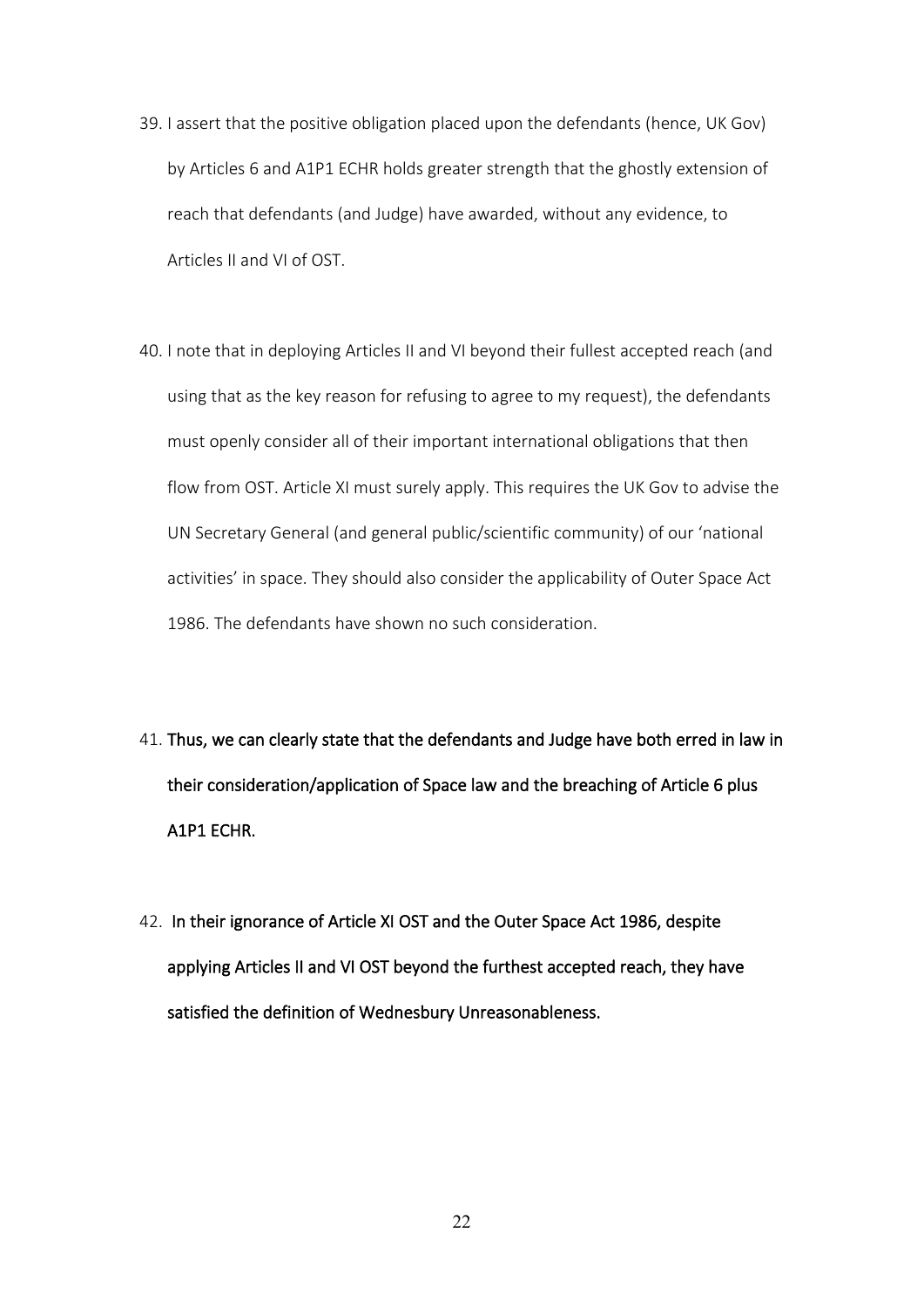- 43. In stating their dislike for UN Trusteeship as a reason for refusing to agree to my request, the defendants (and thus the Judge also) have employed such conscious bias as to be discrimination … and therefore, Article 14 ECHR is also breached.
- 44. I should note that the defendants poured scorn on our hopes that through the Mars Land Claim we might provide a jolt to COPUOS to provide a safe update to space law in order to prevent the imminent weaponization of near space. This diversion was not necessary (it didn't need to be considered as part of the legal challenge) … but we find it laughable that they attempt to discredit our motivations when they and the other state delegates at COPUOS have failed to properly update space law since the Outer Space Treaty 1967 (OST), despite 53 years of trying.
- 45. In order for the Court of Appeal to know more of the background to my communal celestial land claim, I suggest a visit to our informative website pages:

[http://themartians.org](http://themartians.org/)

[http://allmankind.org](http://allmankind.org/)

[http://marsregister.org](http://marsregister.org/)

There is detailed legal information here:<http://mars.sale/legal-issues>